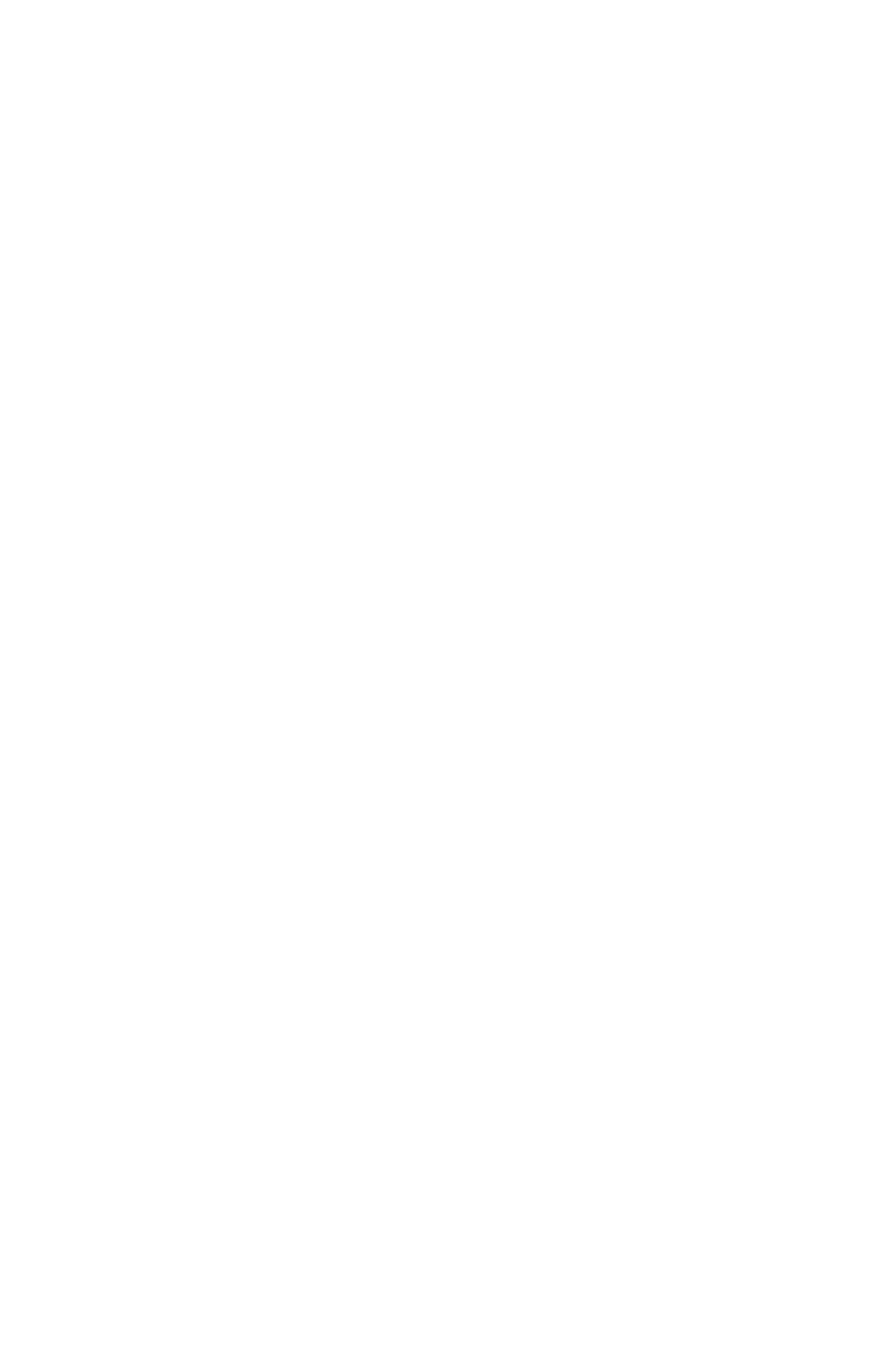#### **Movement For The Mind™ : Dance That Awakens Healing, Inspiration And Wisdom**

By Françoise E. Netter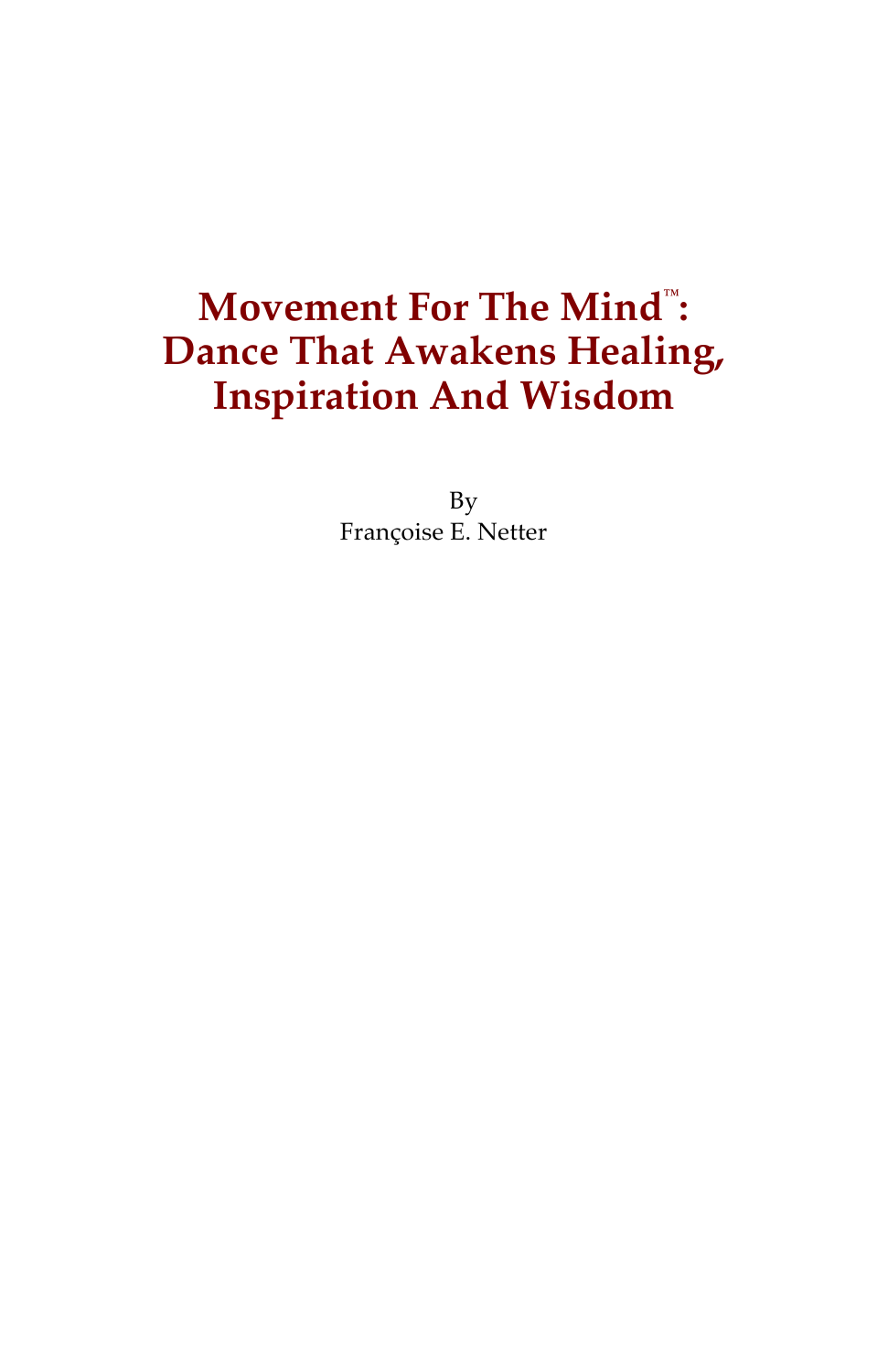Book copyright **©** 2010 by Françoise E. Netter and Body/Mind Dynamics. All Rights reserved, including the right to reproduce this book or portions thereof in any form whatsoever without the prior written permission of Françoise E. Netter or Body/Mind Dynamics, except wher permitted by law.

Movement For The Mind trademarked by Françoise E. Netter and Body/Mind Dynamics.

Some names have been changed to protect the anonymity of the individuals mentioned in this book.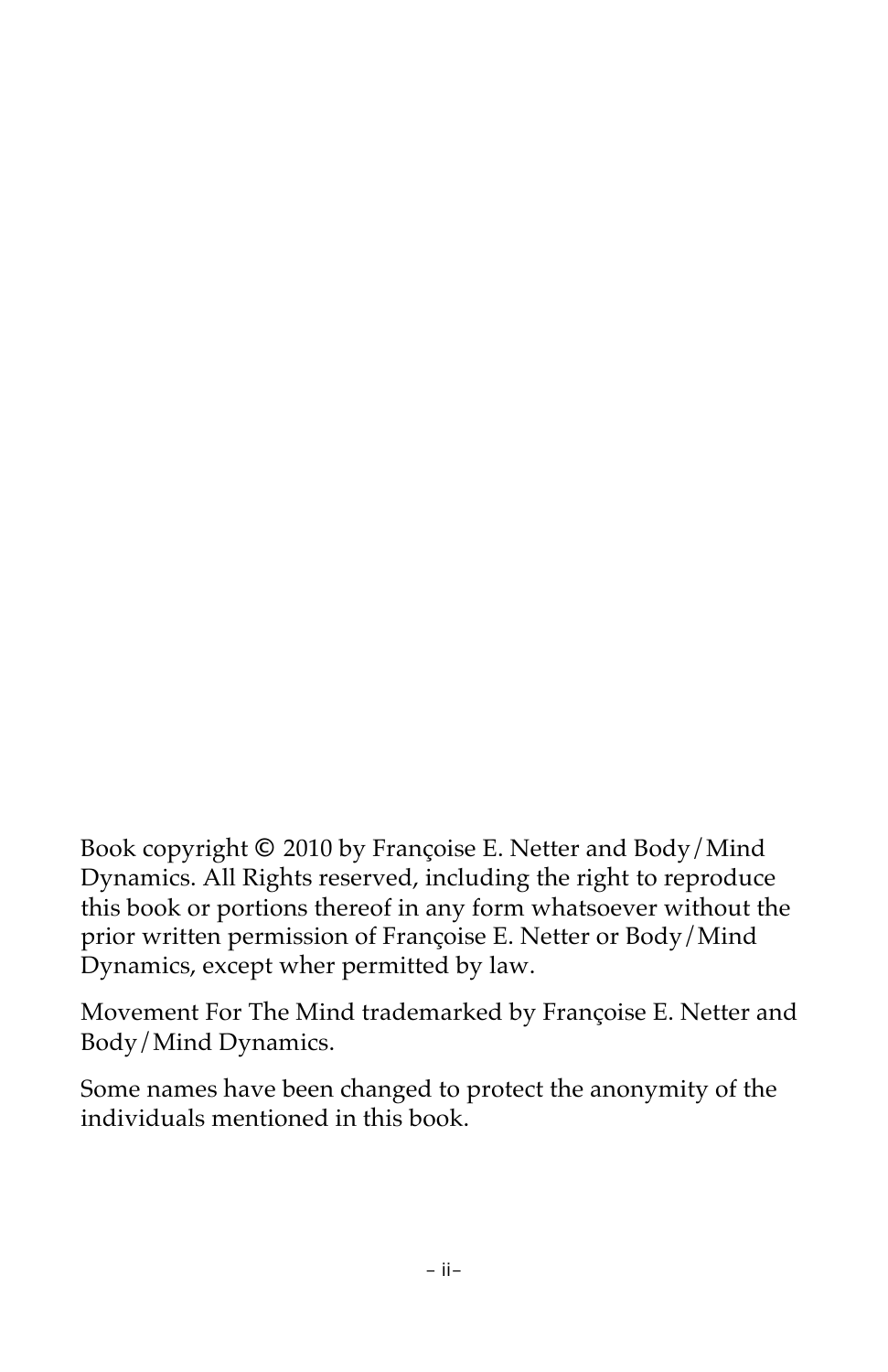# **Dedication**

This book treats dance as a metaphor for life. It is an invitation to reclaim our creative connection to the body, and to use movement as a purposeful and joyous process for integrating body, mind, emotions, and spirit and solving the problems we once thought of as only mental. For some it will be a call for healing. For others it is an opportunity to express feelings in the body for the first time. For many it might just be the invitation to embrace the forgotten child and artist within. I believe that there is an inner dancer in each of us, and I dedicate this book to that universal and conscious place.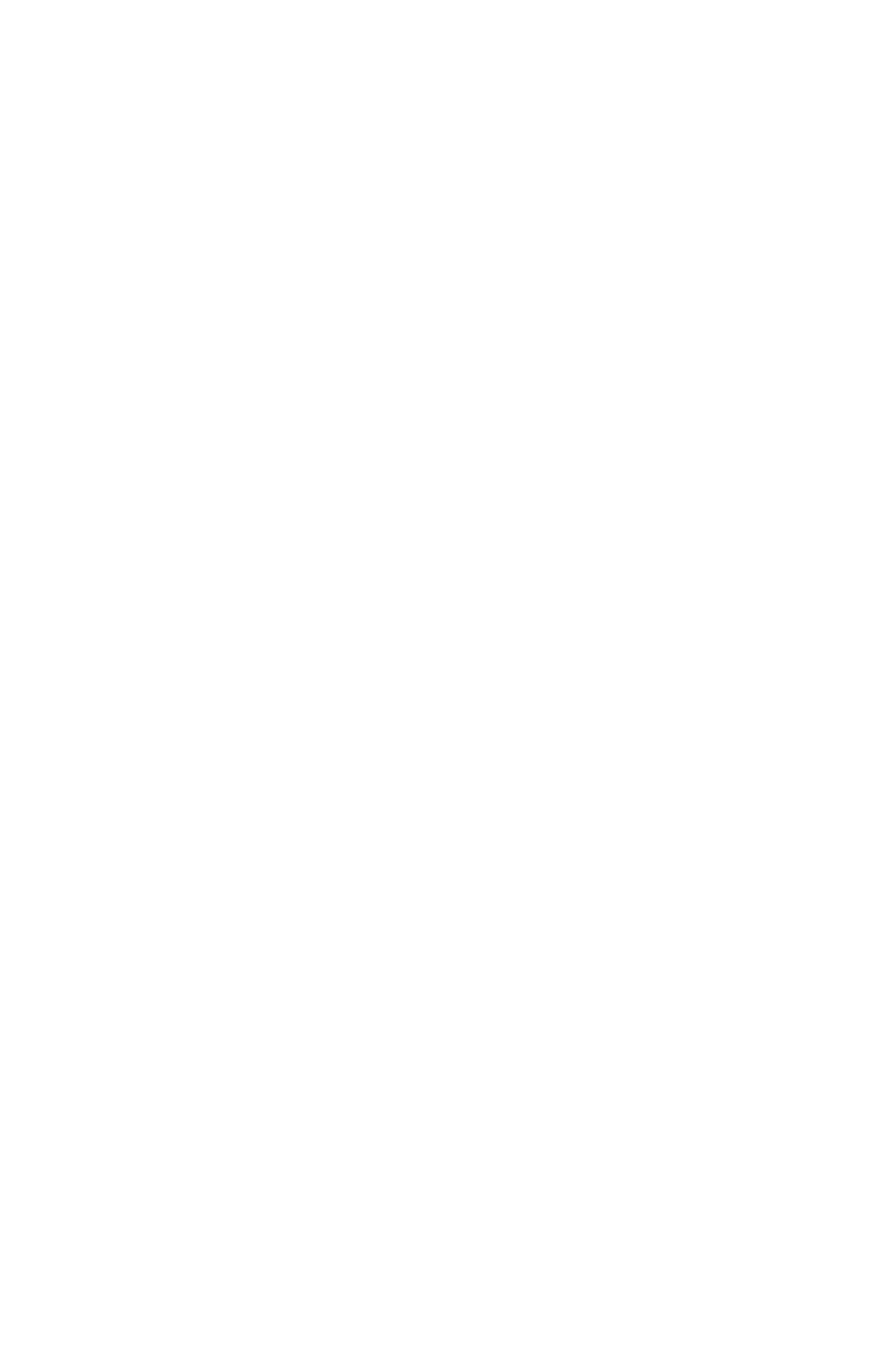# Acknowledgments

Giving thanks and gratitude seems like the best place to complete a project. This book is no exception. I'd like to thank Jill Schettler for first believing in this work and for holding my hand patiently through the dramas of much of the editorial process. Thank you to Michael Ray and Lorna Catford for their support, encouragement, and enthusiasm, and for always participating in the "dance." Michael has been a friend, a mentor, and an inspiration in both how he lives his life and in the creative work that he has brought to Stanford University and to the world.

I'd like to express gratitude to all of my friends whose support, encouragement, and love is unmatcheable. Thanks to Patrick, who helped me painstakingly with my computer, so I could first write. A special thanks to Kathy who told me I "had" to write this book, and encouraged me with her loving insights and not so subtle proddings. Thanks to my mother, Ilse and brother, Patrick for paving the way as authors. Thanks to my cat, Mahali, who kept me company while I wrote, and sat on most pages of the manuscript. Thanks to Thayer and Paul, Jeanne and Mark, and to Dave C. for providing me with havens away from home to write.

Thanks to all of my students and clients over the past thirty plus years. Without their trust, courage, and willingness to "dance" on this path, this book would not exist. I'd like to thank my teachers and mentors in dance and dance therapy, and those who believed in and pioneered the field of dance and creative movement.

Thanks to Phil Tobias who not only "told" me this book had to get out, but generously helped create the product that could be distributed.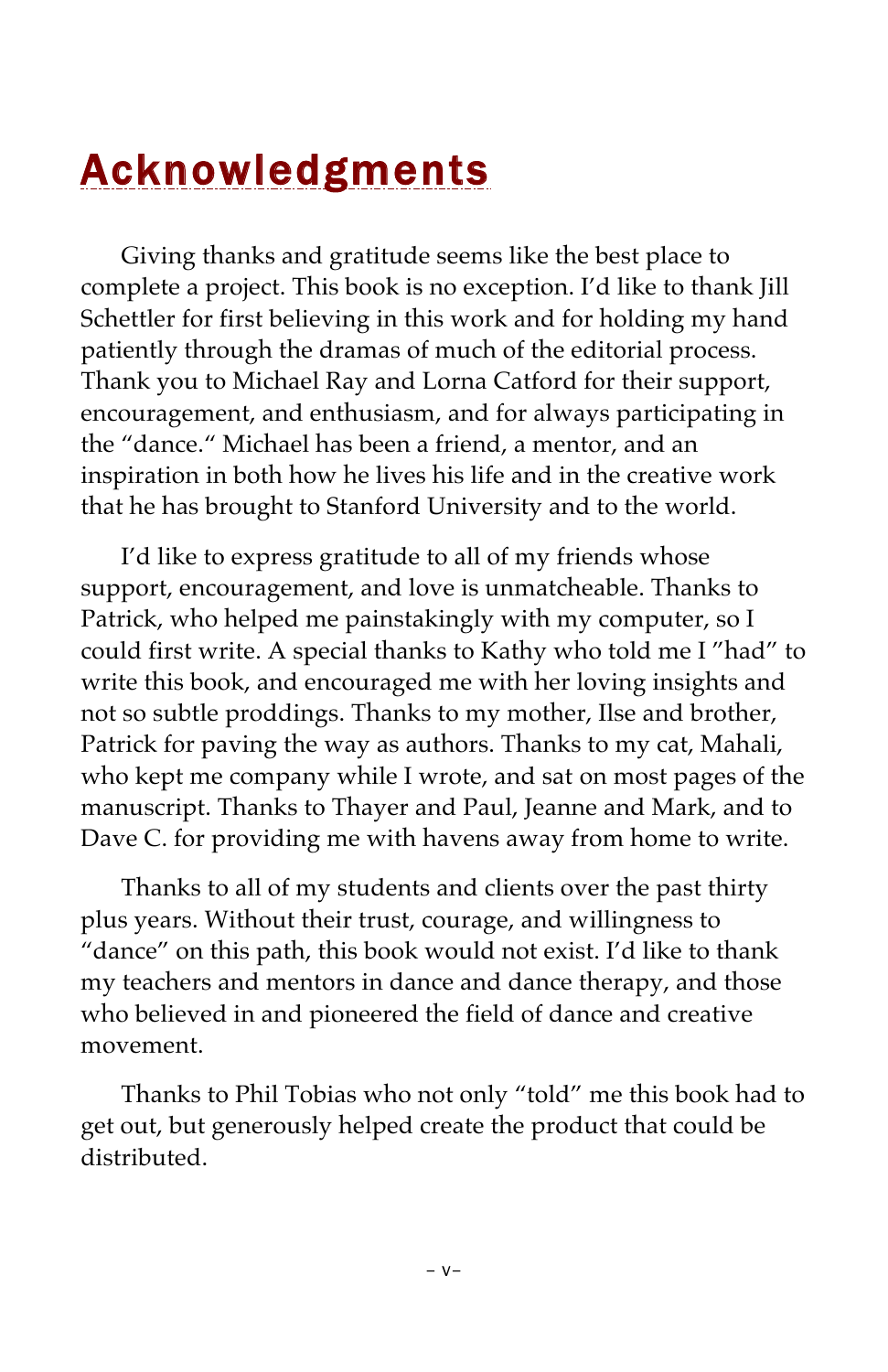Finally, I'd like to thank my spiritual teachers and the path of Siddha Yoga for bringing me to the wellspring and wisdom of my soul.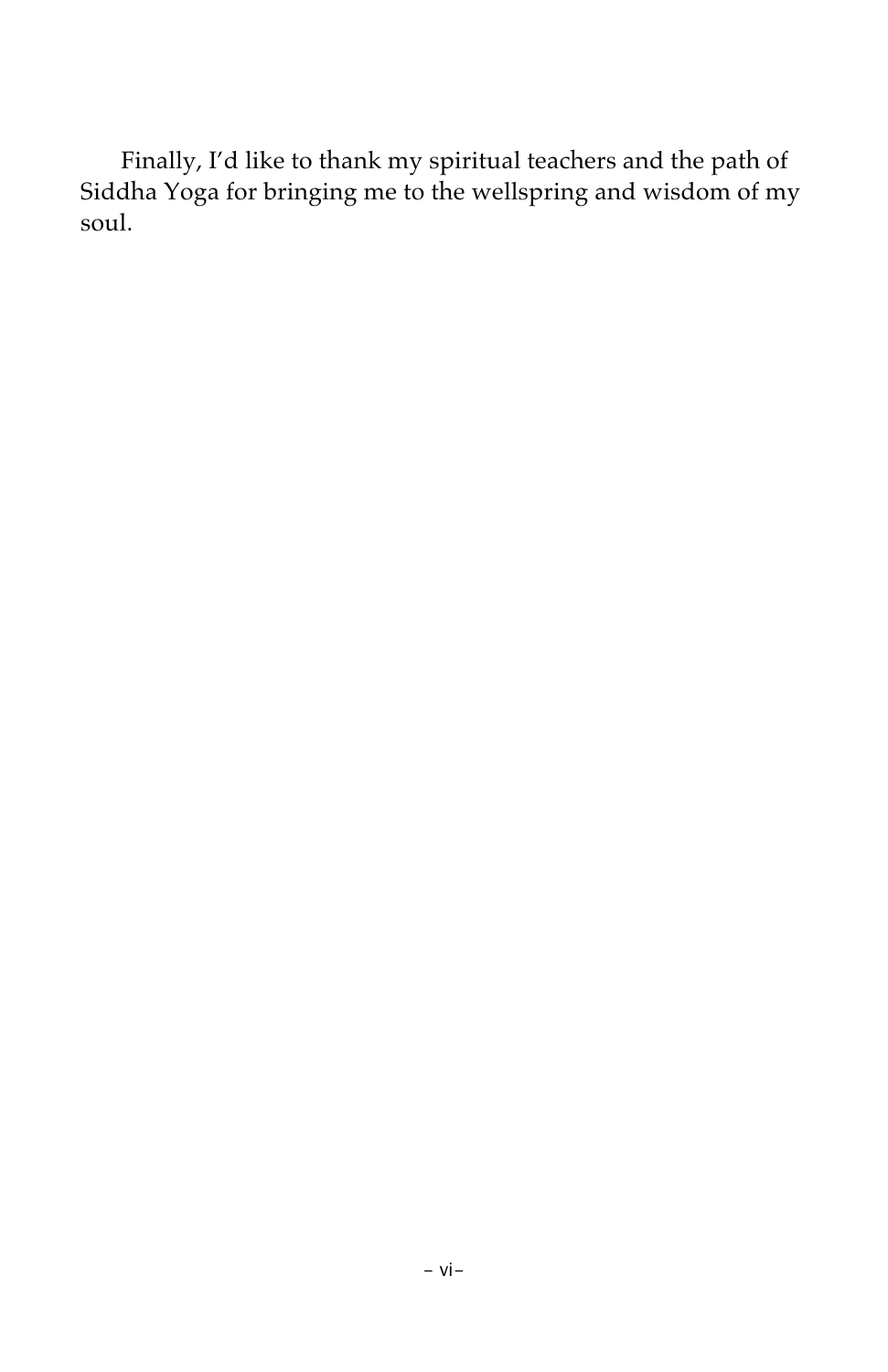# **Table of Contents**

| Dedication and the contract of the contract of the contract of the contract of the contract of the contract of                                                                                                                       | Ħ              |
|--------------------------------------------------------------------------------------------------------------------------------------------------------------------------------------------------------------------------------------|----------------|
| Acknowledgments and account of the settlement of the settlement of the settlement of the settlement of the set                                                                                                                       | V              |
| <u>Introduction and the contract of the contract of the contract of the contract of the contract of the contract of the contract of the contract of the contract of the contract of the contract of the contract of the contract</u> | 1              |
| <b>How To Use This Book</b>                                                                                                                                                                                                          | 5              |
| <b>Chapter 1: What Do You Call This? Is It Dance?</b>                                                                                                                                                                                | $\overline{7}$ |
| Movement For The Mind™                                                                                                                                                                                                               | 12             |
| The Power Of Dance                                                                                                                                                                                                                   | 14             |
| <b>Connecting The Body And Mind</b>                                                                                                                                                                                                  | 18             |
| <b>Chapter 2: The Practice of Moving Mindfully</b>                                                                                                                                                                                   | 25             |
| <b>The Practice</b>                                                                                                                                                                                                                  | 25             |
| Self-Awareness                                                                                                                                                                                                                       | 26             |
| <b>Breathing</b>                                                                                                                                                                                                                     | 26             |
| <b>Boundaries</b>                                                                                                                                                                                                                    | 27             |
| Inventory                                                                                                                                                                                                                            | 28             |
| <b>Movement Vocabulary</b>                                                                                                                                                                                                           | 29             |
| <b>Practice Closure</b>                                                                                                                                                                                                              | 36             |
| <b>Dance Principles</b>                                                                                                                                                                                                              | 38             |
| <b>Exercise: Developing A Movement Vocabulary</b>                                                                                                                                                                                    | 41             |
| Section I: Self-Awareness                                                                                                                                                                                                            | 43             |
| Section II: Warm Up                                                                                                                                                                                                                  | 46             |
| <b>Section III: Creative Exploration</b>                                                                                                                                                                                             | 49             |
| <b>Section IV: Personal Themes</b>                                                                                                                                                                                                   | 51             |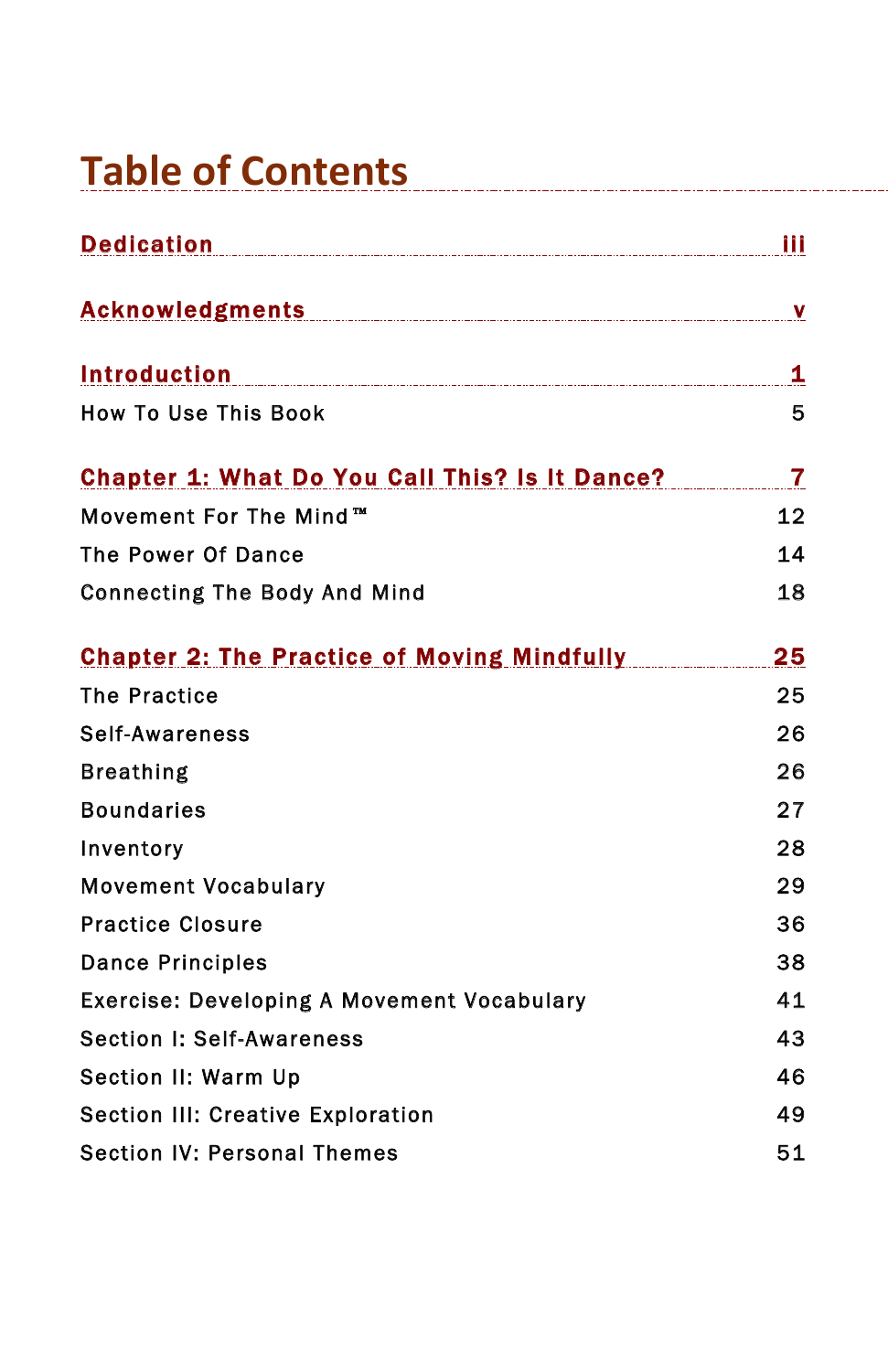| Closure                                                                                      | 53  |  |
|----------------------------------------------------------------------------------------------|-----|--|
| Journaling                                                                                   | 53  |  |
| <b>Points To Remember</b>                                                                    | 54  |  |
|                                                                                              |     |  |
| <b>Chapter 3: Creating Calm In The Midst Of Chaos - Dance</b><br><b>As Stress Management</b> | 57  |  |
| <b>Understanding Stress From The Inside Out</b>                                              | 58  |  |
| Jane's Story                                                                                 | 60  |  |
| <b>Signs Of Stress</b>                                                                       | 62  |  |
| Four Keys To Managing Stress Through Movement For The Mind63                                 |     |  |
| Exercise: Creating Calm In the Midst Of Chaos                                                | 78  |  |
|                                                                                              |     |  |
| <b>Chapter Four: Creativity Unbound - Dance As Creativity 87</b>                             |     |  |
| What is Creativity?                                                                          | 87  |  |
| <b>Creation Starts With The Body</b>                                                         | 89  |  |
| Using The Body As A Creative Vehicle                                                         | 91  |  |
| <b>Creative Problem Solving</b>                                                              | 93  |  |
| <b>Expanding Our Perceptions To See Clearly</b>                                              | 95  |  |
| <b>Team Building</b>                                                                         | 98  |  |
| The Gift Of The Nonverbal                                                                    | 102 |  |
| <b>Exercises: Creativity Unbound</b>                                                         | 105 |  |
| <b>Chapter Five: Dance As Psychotherapy Chapter Five: Dance As Psychotherapy</b>             | 115 |  |
|                                                                                              |     |  |
| Interrelationship Of Body And Psyche In Treating Trauma                                      | 117 |  |
| The Role Of The Body In Holding And Processing Memories Of<br>Trauma                         | 120 |  |
| Re-Accessing The State Of The Child                                                          | 122 |  |
| <b>Byron's Story</b>                                                                         | 123 |  |
| <b>Building Appropriate Boundaries</b>                                                       | 125 |  |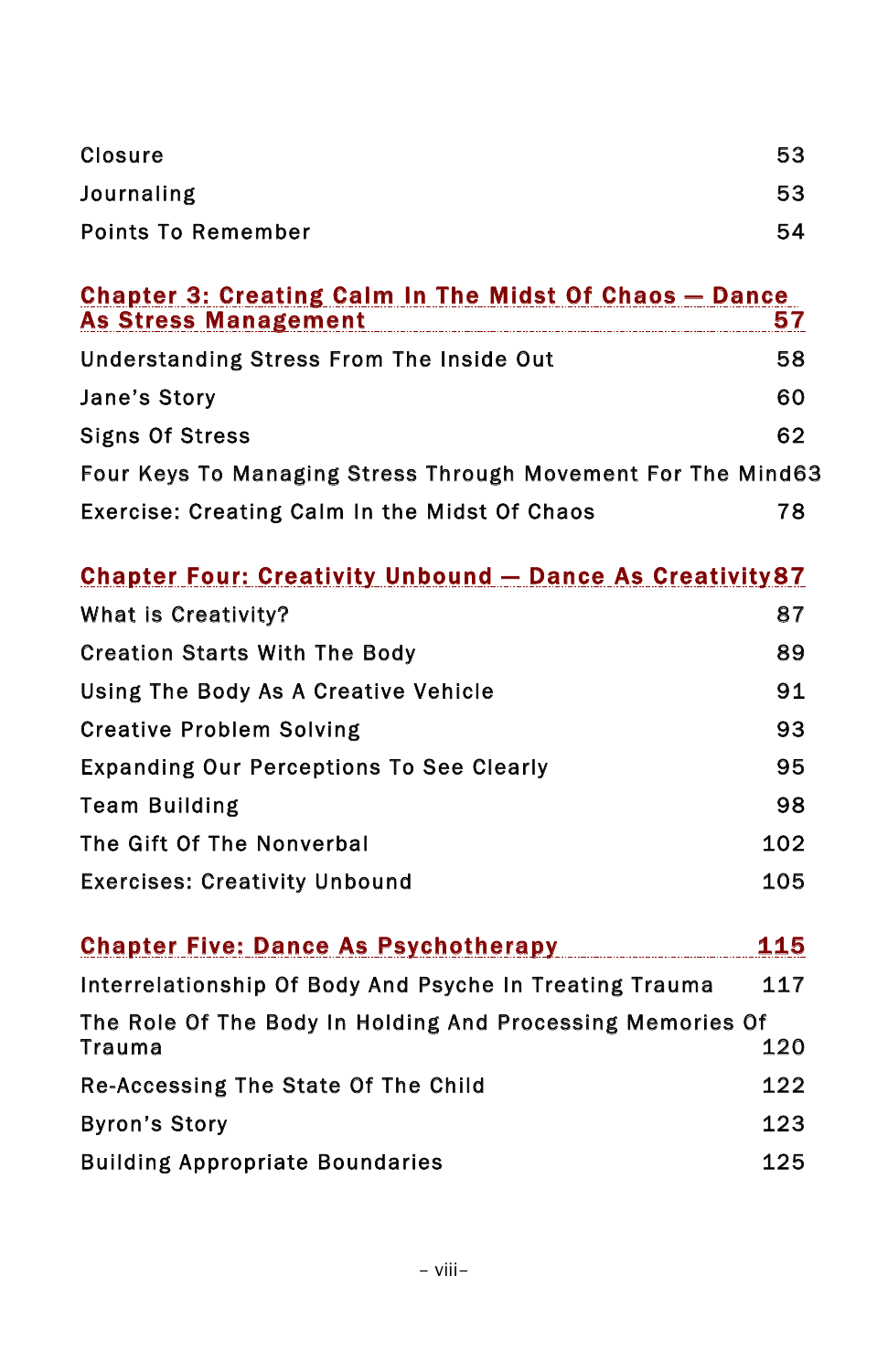| Working from The Inside-Out                                                        | 127 |
|------------------------------------------------------------------------------------|-----|
| <b>Connecting The Emotional Body</b>                                               | 128 |
| Frank's Story: Transforming Pain Into Power                                        | 129 |
| <b>Making The Body Safe</b>                                                        | 131 |
| <b>Terrie's Story</b>                                                              | 132 |
| Engaging the Body To Transform The Mind                                            | 134 |
| Marie's Story: Building A Bridge Between Mind And Body                             | 136 |
| Michelle's Story: Experiencing Congruity - Body-Esteem Equals<br>Self-Esteem       | 139 |
| Natalie's Story: Discovering Safety And Extending It Into<br>Relationships         | 142 |
| <b>Exercises: Dance As Psychotherapy</b>                                           | 144 |
| Section I: The Body is Safe                                                        | 145 |
| Section II: Turning Lead Into Gold                                                 | 150 |
| <b>Chapter Six: Dance As Physical Healing</b>                                      | 157 |
| <b>Experiencing Physical Trauma</b>                                                | 157 |
| The Body/Mind Connection And Healing                                               | 161 |
| <b>Shirley's Story</b>                                                             | 165 |
| <b>Karen's Story</b>                                                               | 166 |
| Angelica's Story: Interrupting The Role Of Victim                                  | 168 |
| Role Of Body Image In Healing                                                      | 171 |
| Sheila's Story: Experiencing The Body Free Of Pain - A<br><b>Body/Mind Healing</b> | 174 |
| <b>Exercise: Dance As Healing</b>                                                  | 175 |
| <b>Chapter Seven: Sharing The Process</b>                                          | 185 |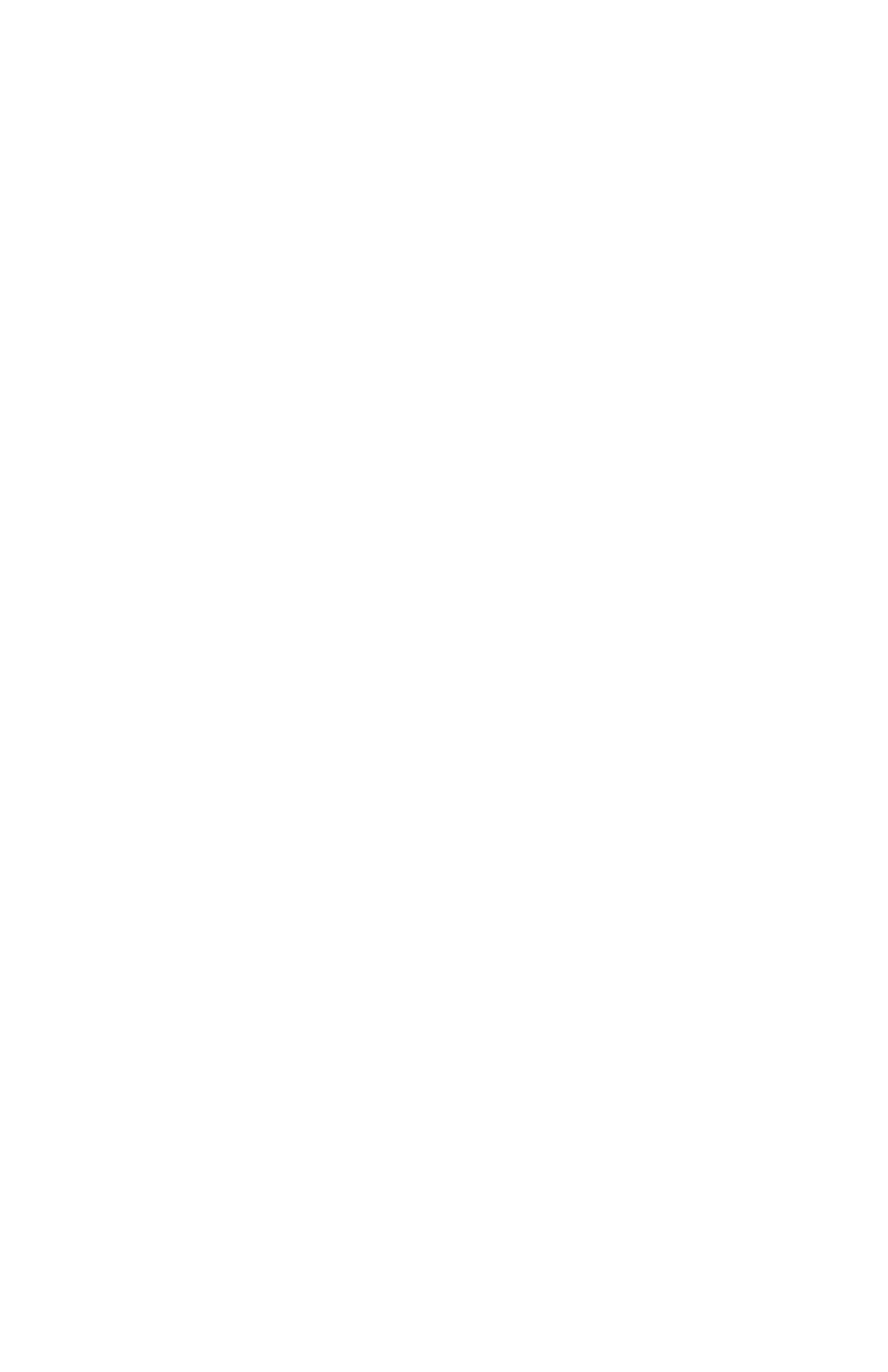# **Introduction**

*"I think the reason dance has held such an ageless magic for the world is that it has been the symbol of the performance for living."*

*— Martha Graham*

This original manuscript was written over ten years ago, however as I spent time re-editing and updating various sections, the contents seem more significant and relevant than ever.

I just finished conducting a graduate credit course for educators on Movement For The Mind: Integrating right and left brain learning. Teachers continually share with me their frustration with the learning environment and concern for their students and tell me that there is an imminent need for both balance and integration in the classroom and curriculum. My courses on Movement, Motivation, Yoga and Creativity are extraordinarily popular. Educators are realizing that without inspiration and utilizing a wide variety of creative modalities including creative movement to engage students, learning is just not happening. The compartmentalization and segmentation that I describe and refer to in this book about our modern 21<sup>st</sup> century society are only too apparent in our educational systems. Even in primary schools, PE and the Arts are labeled "Specials" and are only intermittently available each week. There is rampant diagnosis of ADD and ADHD and lack of focus and concentration is a serious impediment to learning. The principles and exercises described in this book address solutions than can be profoundly implemented in educational venues for children and for adults who never got this form of "education."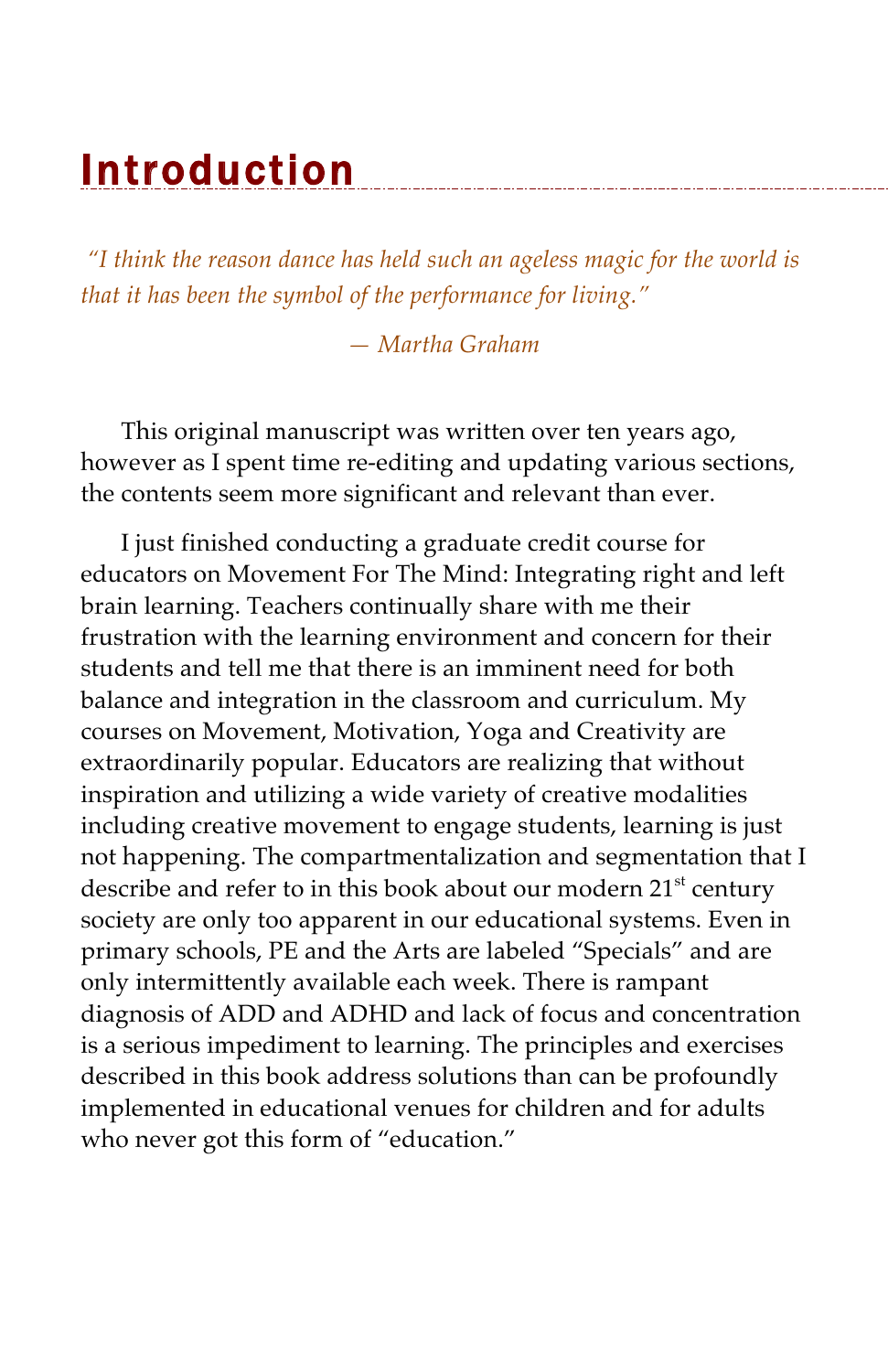The information in this book I believe offers a unique antidote to many of the problems facing us today. It integrates body with mind and creates a vehicle for learning, fun, creativity and revelation. It incorporates the principles of "The Secret," "Shadow Work" and utilizes as a vehicle what we all share in common: our bodies and minds. It is akin to Yoga and to what the ancient Yogis instruct us about life: That the treasures that we all are looking for are always there, right in front of us or more precisely, within us.

While I was in graduate school, a living disciple of Isadora Duncan, who was a guest lecturer at the school, was asked, "Do you think Isadora Duncan would have recommended Dance Therapy?" She answered, "Isadora believed that if every child was taught the principles of dance, there would be no need for therapy."

This book will show you how to apply movement as a powerful technique for creativity, problem solving, healing, and personal growth by combining two of our most precious resources — the body and the mind. While there are numerous techniques available that stimulate the body/mind connection, Movement For The Mind is unique in that its foundation is rooted in both art and mental awareness. By incorporating movement principles that are easily learned and then expanded upon with directed mental imagery, you will learn how to actively create what you want and to use each session as a practice field for life. Furthermore, you will tap into an ancient calling for selfexpression and joy that is found in the most basic use of this body — dance/movement.

Whether you are an educator seeking to integrate right and left brain learning in your classroom, or a working professional seeking stress management, or someone who is ill and suffering from chronic pain, or someone who is seeking greater peace and clarity in your life emotionally and spiritually, or someone who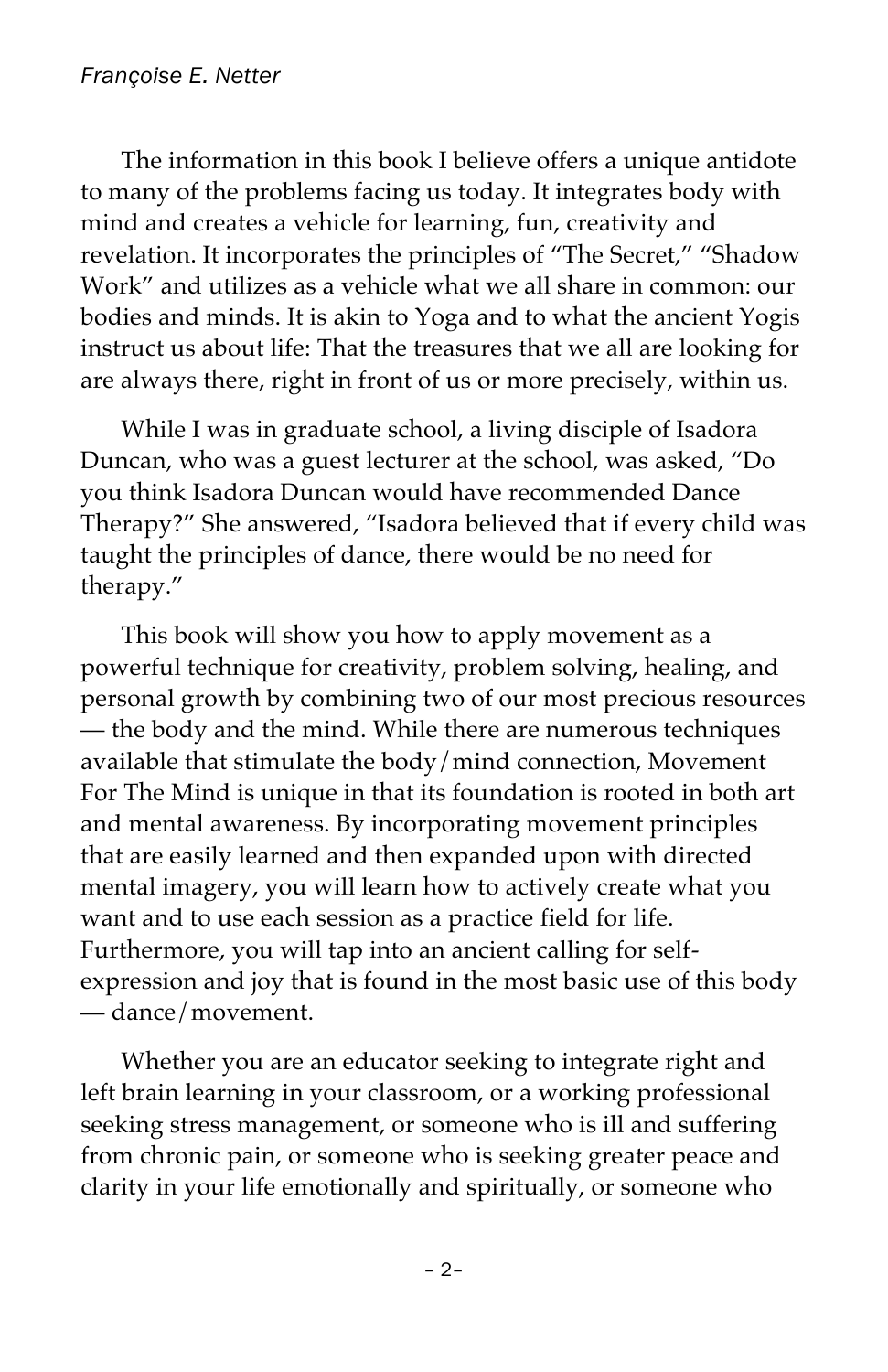just wants to expand your creativity - this book can offer you an expanded vision and experience. For those of you who have already experienced the aesthetic delight of movement, this book will teach you how to combine a sense of purpose and mental clarity with your movements allowing you to design dances that can teach, heal or simply exhilarate.

In an age that is dominated by the intellect and technology, this technique of moving mindfully takes you deeper into your psyche and at the same time allows you to safely re-connect to your body. Connecting to the body while focusing the mind allows you to capture the moment and pause in a space that can align you physically, mentally, emotionally, and spiritually. This experience of internal alignment causes profound insights, and can lead to significant physical and behavioral changes.

Because the technique is largely internally directed, the fear of being watched or compared to others is eliminated. This allows you to discover a personal freedom in your body that you may have reserved only for childhood. Each person's experience is unique and yet universal themes such as feeling relaxed, energized, enthusiastic, alive, more aware, and connected are shared by individuals of all ages and from all walks of life.

Movement For The Mind can be practiced individually or in a group session and can also be used to strengthen communication and enhance relationships. Yet even in a group session, each individual has an opportunity to connect to what is personally significant.

For example, in a group session sponsored by a private corporation to enhance creativity in the work place, one executive abandoned his resistance to "dancing" and discovered that the tools for creativity and communication could be explored and enhanced significantly through Movement For The Mind.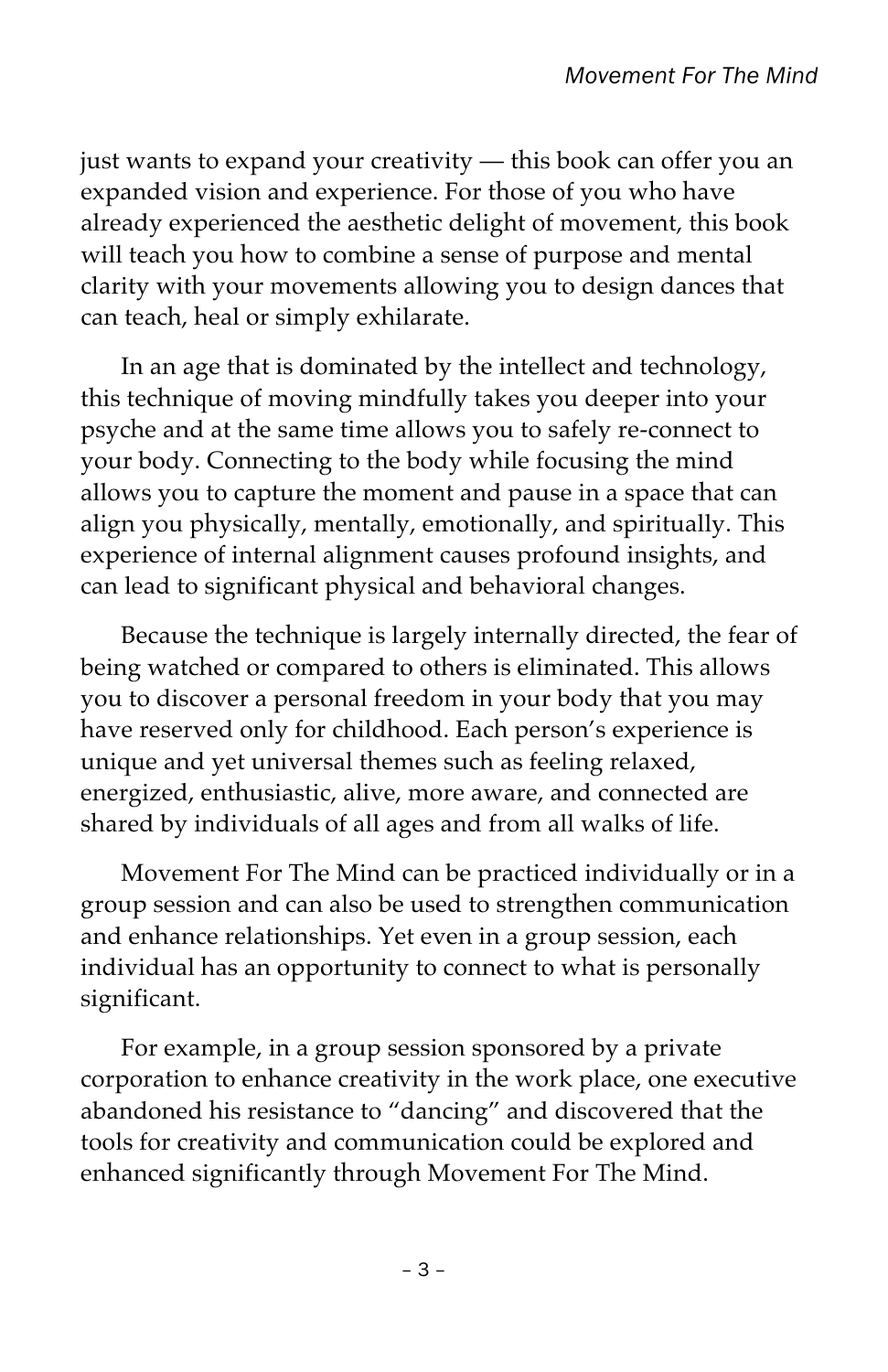Through a process that allowed him to substitute movement for words, he first learned to listen to the flows and rhythms in his own body starting with the breath and then learned how to explore some of his work patterns and his communication skills with others.

In the session he practiced new ways of moving that also reflected the mental images of creativity that he desired. At the end of the session he shared, "I had no idea that I could learn this much about myself and others through this method of movement. Not only did I gain an awareness about my work patterns, but also I was able to experience how it felt to be in a creative state and to literally move from this place. I feel great and I have some very useful information that I can apply at work and in my personal life."

Restoring a sense of wholeness and safety in the body is the result that Janice, a woman in her forties, gained from private Movement For The Mind sessions. Janice spent most of her life trying to hide and appear invisible identifying herself as a nice person that never made waves, rarely took risks, and played it safe in all situations over which she had control.

In the sessions, she discovered that the key to her fears and many of her self-limiting beliefs stemmed from wounds from her past. Engaging the body and mind through Movement For The Mind allowed her to experience feelings and memories that she had buried, safely expressing and releasing them, and to make new choices. To her amazement, she discovered a bubbly, animated, and very expressive personality who loved to move and had no need to disappear or remain anonymous.

For Janice making these changes in her body transformed her world from drab to dazzling colors in every area of her life affecting her physical appearance, her job, and her relationship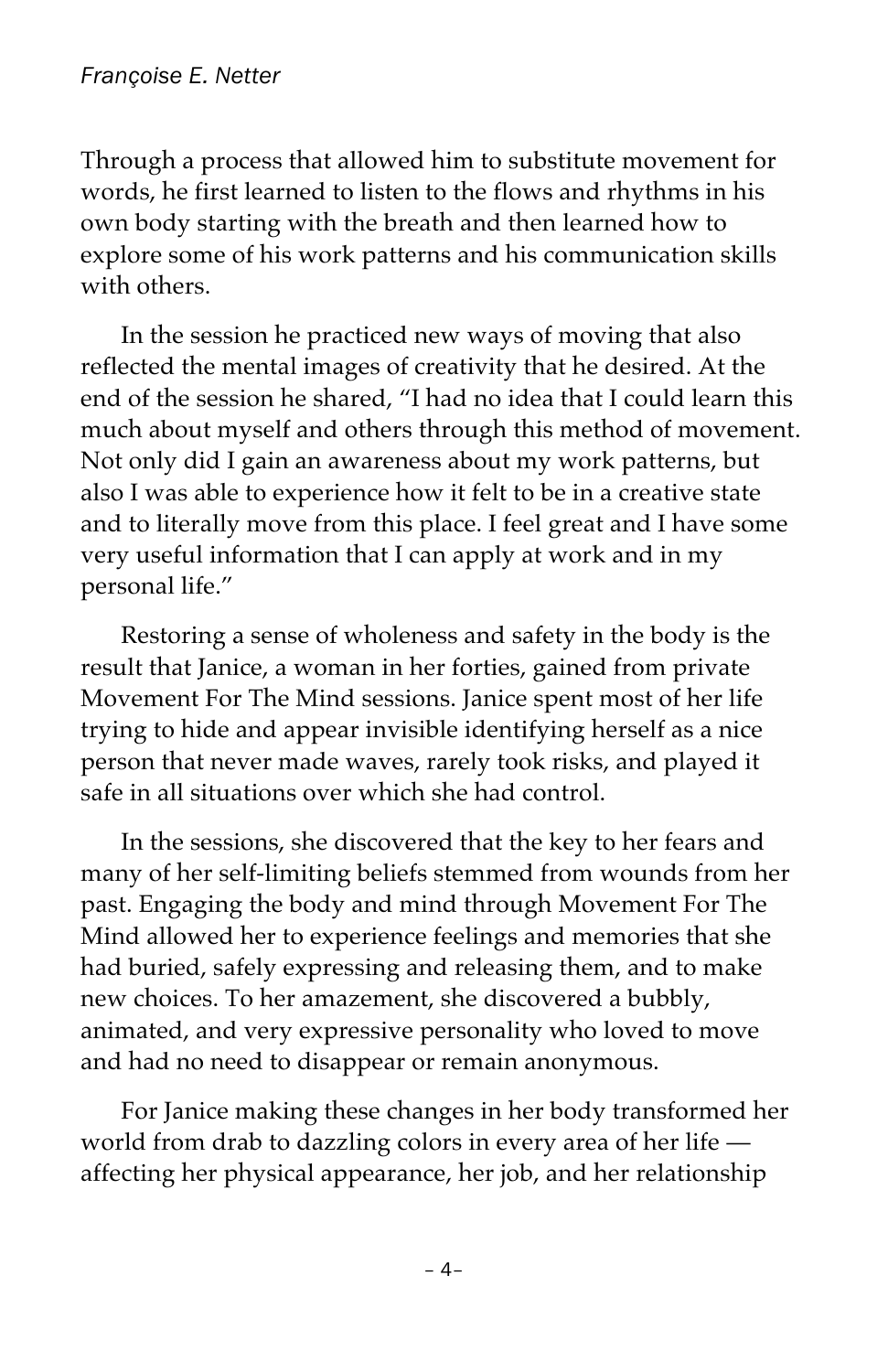with her husband and children. The outer changes were significant, but for her, the most profound change was in her inner experience. "I am finally at home with my body, with myself." And for Janice that experience was everything.

The rest of this book unfolds the stories of many others who bring to life the principles and applications of Movement For The Mind and how it can be used to enhance your life.

#### How To Use This Book

The next chapter describes in detail the principles of Movement For The Mind and how it works. Chapter Two walks you through a sample Movement For The Mind session. The *Warm Up* and *Creative Exploration sections* can be used on their own or to physically warm up the body and refresh your movement vocabulary. Chapters Three through Six discuss four important uses of Movement For The Mind: to reduce our stress levels, to give us greater access to our creativity, and to serve as an effective tool for psychotherapy and physical healing. Each of the chapters concludes with a Movement For The Mind session that you can do in your own home or environment. The final chapter is a compilation of writings by some of the individuals who have experienced this work. They have used their own unique styles to narrate their experiences and to illustrate the dynamic quality that is also available to you.

You can read and do the exercises in order as suggested. Or you may read the whole book from beginning to end and then go back and do the exercises that speak most directly to you. You can also use the CD on Movement For The Mind. Either way, it is the experience of this material that will bring the concepts alive for you.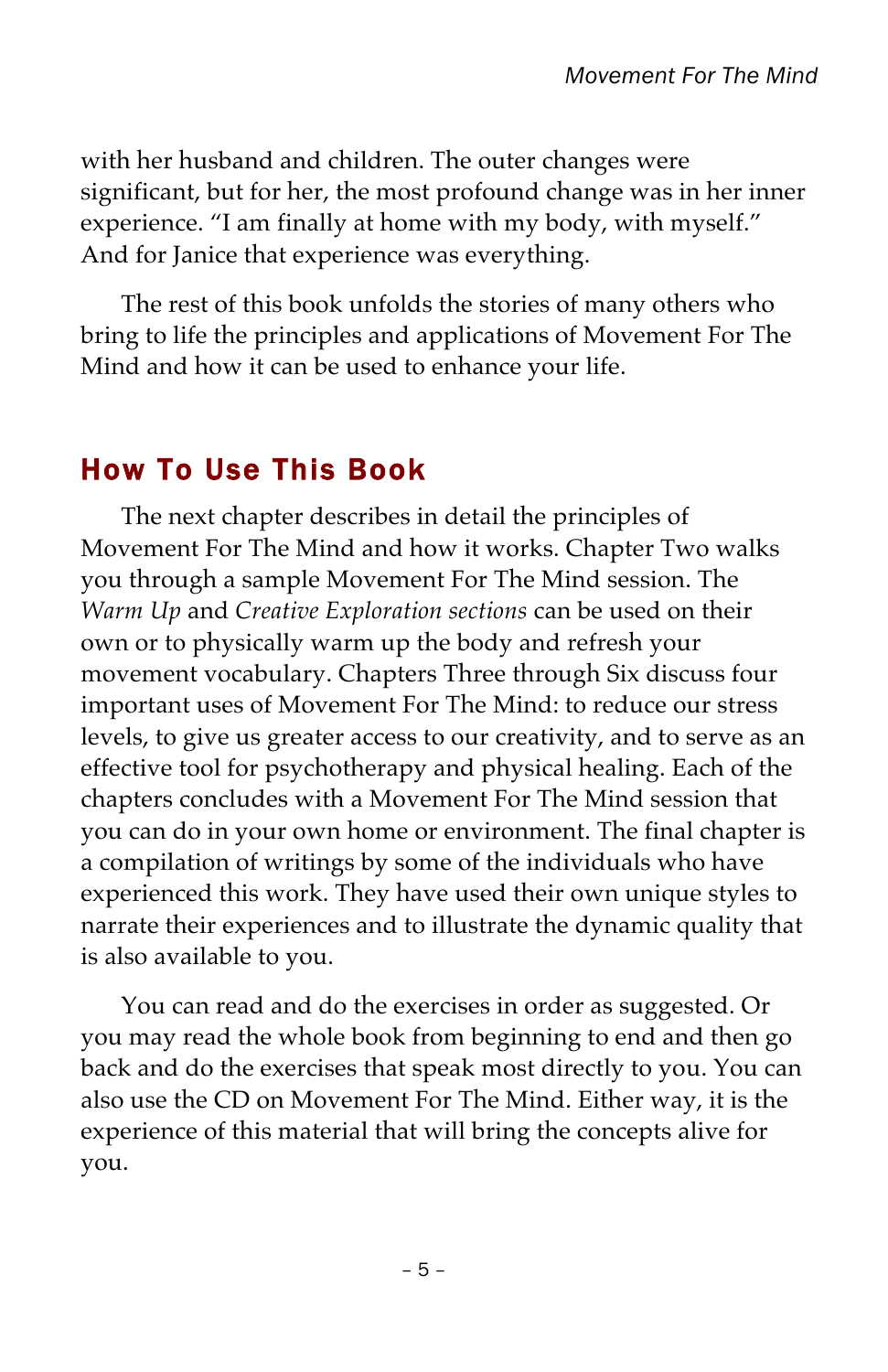A great teacher of mine once said, "Don't believe the words I tell you. Experience them within yourself. Then you will know the truth."

Through this book I invite you to discover the joy, creativity, and knowledge that lies within you. To rediscover the most natural language of your body, Dance. Dance, not as a specialized art form for the few, but as a soulful, purposeful language for all. Dance that reunites your body with your mind. Dance that awakens your body as a vehicle for guidance and insight, expression, integration and inspiration.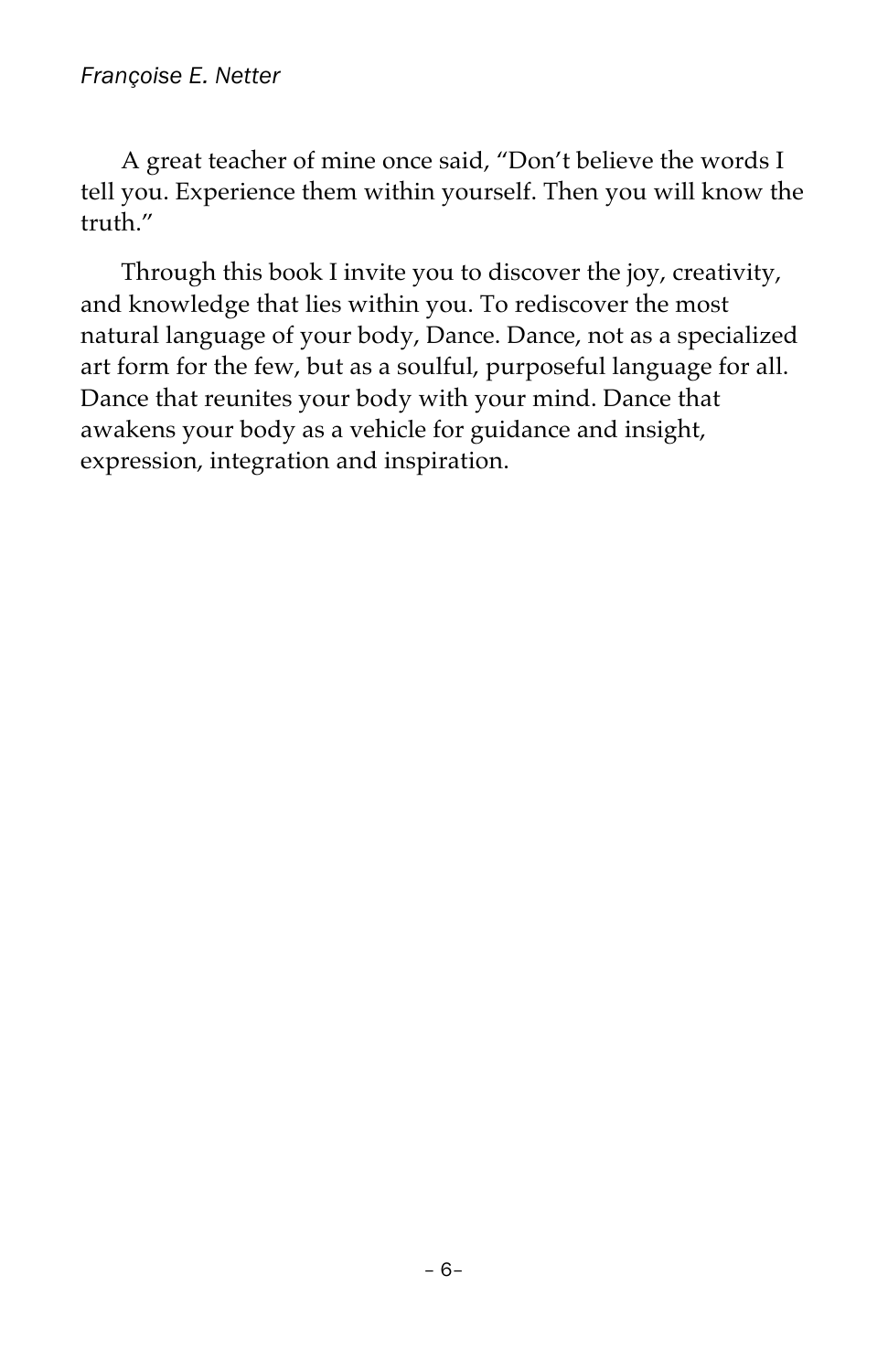## Chapter 1: What Do You Call This? Is It Dance?

*"Dancing is the loftiest, the most moving, the most beautiful of the arts, because it is no mere translation or abstraction from life; it is life itself."*

*— Havelock Ellis*

While living in Northern California, I taught a session of a "Business and Creativity" course that a large and successful private corporation in Southern California offered to top managers to increase their motivation and stimulate their creativity. When they saw the curriculum of the course, several of the executives said, "If I have to dance in this course I am not taking it under any circumstances!" The president of the company assured them that no one would have to "get up and dance in front of everyone."

I flew to Southern California as scheduled and, since I was going to the airport directly after my session, I brought my overnight luggage to the class. "I heard there was a rumor circulating that you might have to dance," I said to the twenty-five participants, most of them men. "I just want you to know that I have tutus in my bag and I've brought them in several sizes to fit each one of you!"

That broke the ice. Everyone participated fully, and reported that they felt more relaxed and had gained new insights that they could apply both professionally and personally. One male executive in his sixties practically gushed, "Can we do this every day?" Another asked me, "What do you call this work? Is it *dance*?"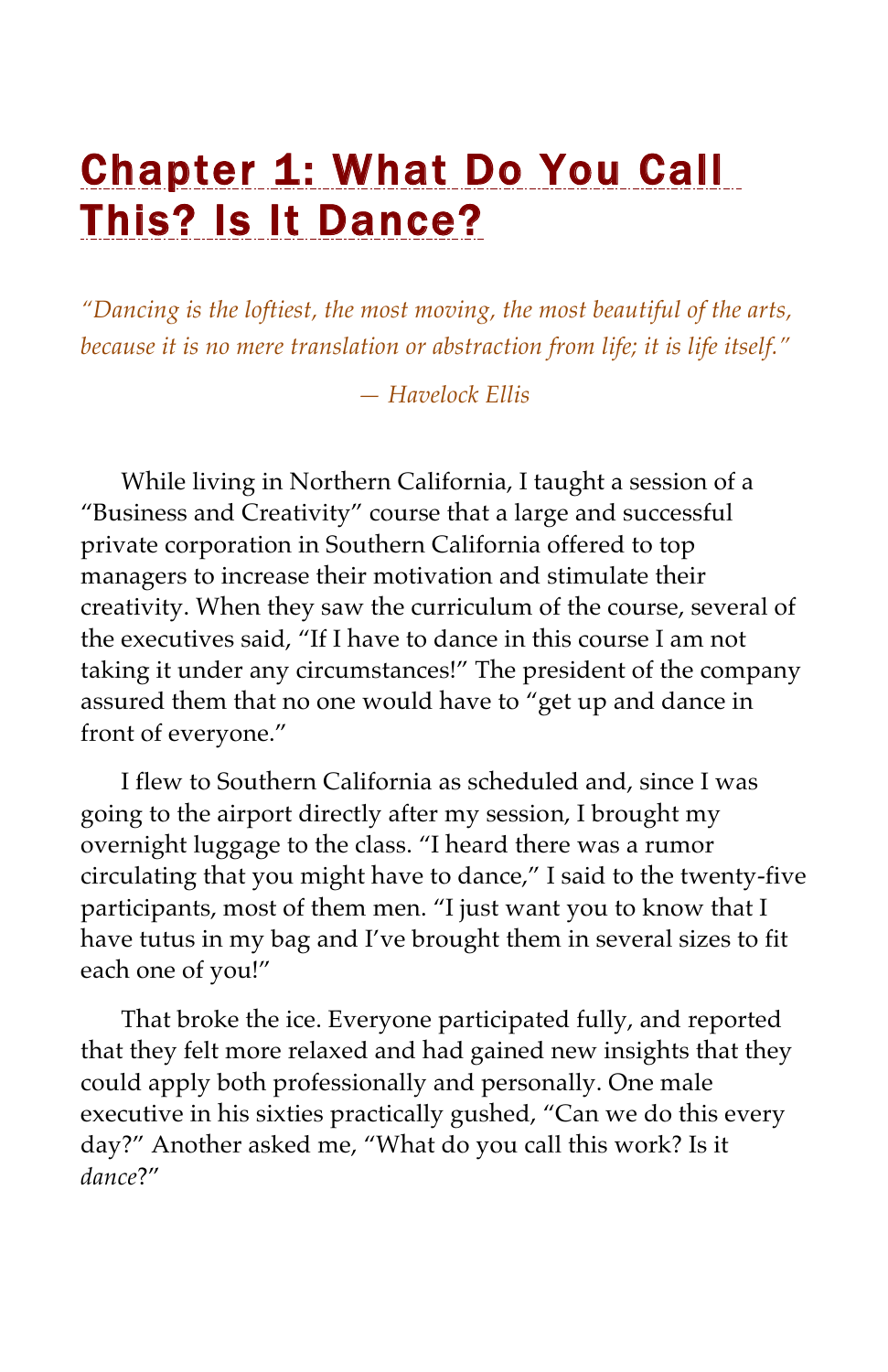These executives' responses — their initial resistance and their later enthusiasm for the work and what it had helped them accomplish — were neither unusual nor unexpected. As a student in the Creativity in Business course in the MBA program at Stanford University asked, "What purpose does dance or this movement have? How is this going to improve my creativity or chances in business?" Dance is often regarded as irrelevant for successful, intelligent, motivated adults. It also provokes anxiety.

Why? How have we become so far removed from an activity that is as natural to the body as sounding is to the vocal chords? Why have we become so reliant on the logical mind that we have forgotten the wisdom of the body? How have we kept ourselves separate from our individual artistry and separate from the creative connection to our bodies? How can we place so little value on opportunities that help us increase awareness, consciousness, and healing while we experience a sense of integration and wholeness?

Part of the answer lies in our Western culture. Art became separate from everyday life at the onset of Greek civilization. The concept of a stage was introduced and a symbolic chasm between the "audience" and the "performer" was born. A distinction was made between those who were artists and those who weren't. During the same period, great philosophers such as Socrates and Plato gave the intellect a prominence that still influences us today. Mind and body were made separate, with the mind in the more elevated and significant position. The body was considered secondary.

Religion saw the same segregation. Dancing used to be an important part of all religious rituals. In the Gnostic gospel, *Acts of John*, Jesus was quoted as saying, "To the Universe belongs the dancer." Early Christian congregations performed liturgical dancing until about the seventh century, when dancing was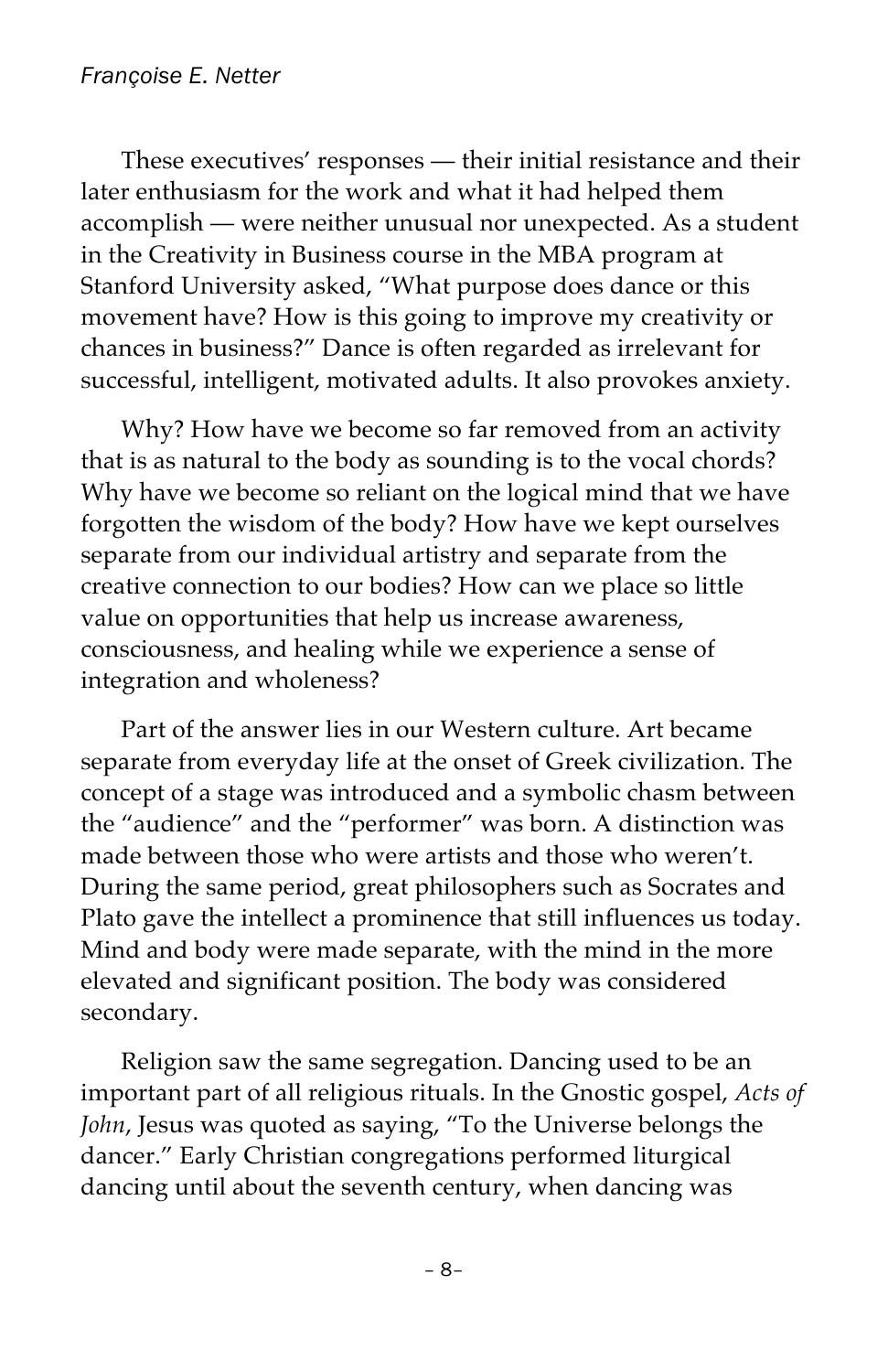outlawed for being too sensual. The body was allegorically separated from the mind. Dance was taken out of its spiritual context and labeled as secular, base and impure, along with the  $body.$ <sup>1</sup>

Although Eastern mystics associated dancing with Gods and Goddesses such as Shiva and Kali, whose dances expressed the rhythms of life itself, Eastern religious and philosophical traditions also tended to separate body from mind. Even Hatha Yoga (the traditional practice of postures that has become so popular in the West) is practiced largely to purify the body so that the mind can reach ecstatic, altered states of consciousness. Pranayama (powerful breathing techniques) was practiced to achieve out-of-body experiences. The body was viewed as just a shell that could be discarded as easily as a piece of clothing. Being in the body or revering the earth was not viewed as significant. Conquering and rising above both was.

Technology has only aggravated our emphasis on the intellect and left-brain. In the twenty-first century, technology has brought us convenience and abundant information. But most of this information needs to be analyzed mentally, and is absorbed as we sit in front of a screen, watch a video, or listen to a lecture. Western culture has honed our intellect and modern technology has created many personal and professional conveniences, but both have also inadvertently contributed to a more fragmented and passive approach to living.

<sup>1</sup> Walker*,* Barbara R. *The Women's Dictionary Of Symbols & Sacred Objects.*  San Francisco: Harper & Row Publishers, 1988.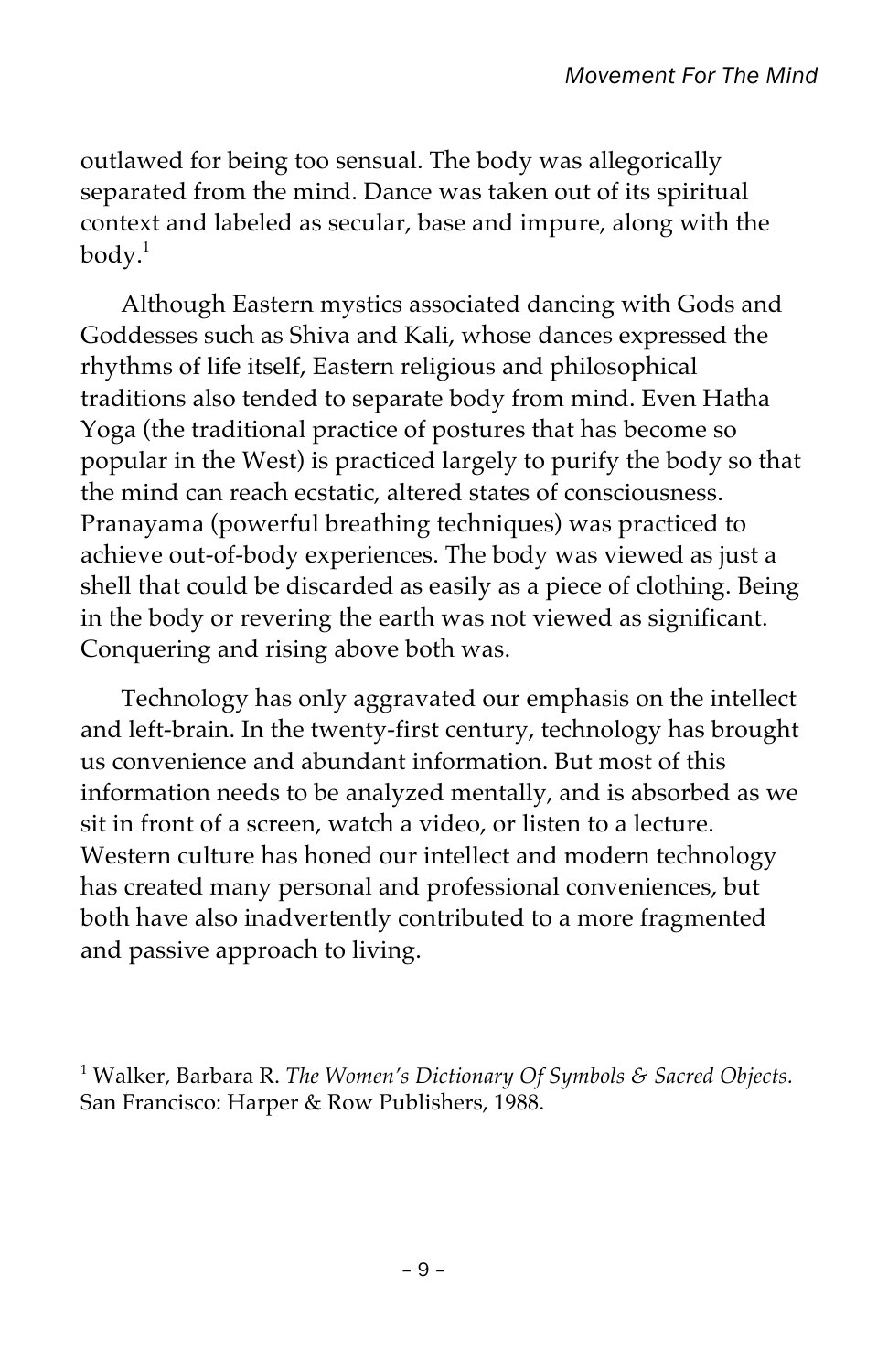We have become accustomed to having almost everything we need at our fingertips and to accessing knowledge instantly. We are used to swallowing a pill for what ails us physically or emotionally. Yet, there is no magic pill or instant solution to give us creative fulfillment, satisfying intimate relationships, or physical, mental, emotional, and spiritual well-being. These deeper needs require intention, active participation, directed change, conscious integration, and continuous growth and practical application.

As a culture, we have become adept at linear and cognitive thinking, but we have relinquished much of the value placed on imagination, creativity, and active play. However, the challenges that face most of us daily are not just mental, nor are they just material.

In her visits to the West, Mother Teresa often commented on the tragic contrast between the material wealth of our population and the emotional and spiritual impoverishment that afflict so many of us.

We have learned to compartmentalize the different aspects of our lives. Separating mind from body, intellect from emotions, and body from spirit, we fragment most of our activities and approach them exclusively rather than inclusively. We exercise our intellects by going to school, we attend to our bodies by working out, we go into therapy to heal our emotions, and we take care of our spiritual needs by attending church or temples of worship. There is no visible integrative link or continuity. In our sophistication, we seem to have lost some of our basic knowledge about how to live.

Feeling the "dis-ease" in our society, many of us today are beginning to pay attention to the practices and philosophies of Native American Indians, Australian Aborigines, and other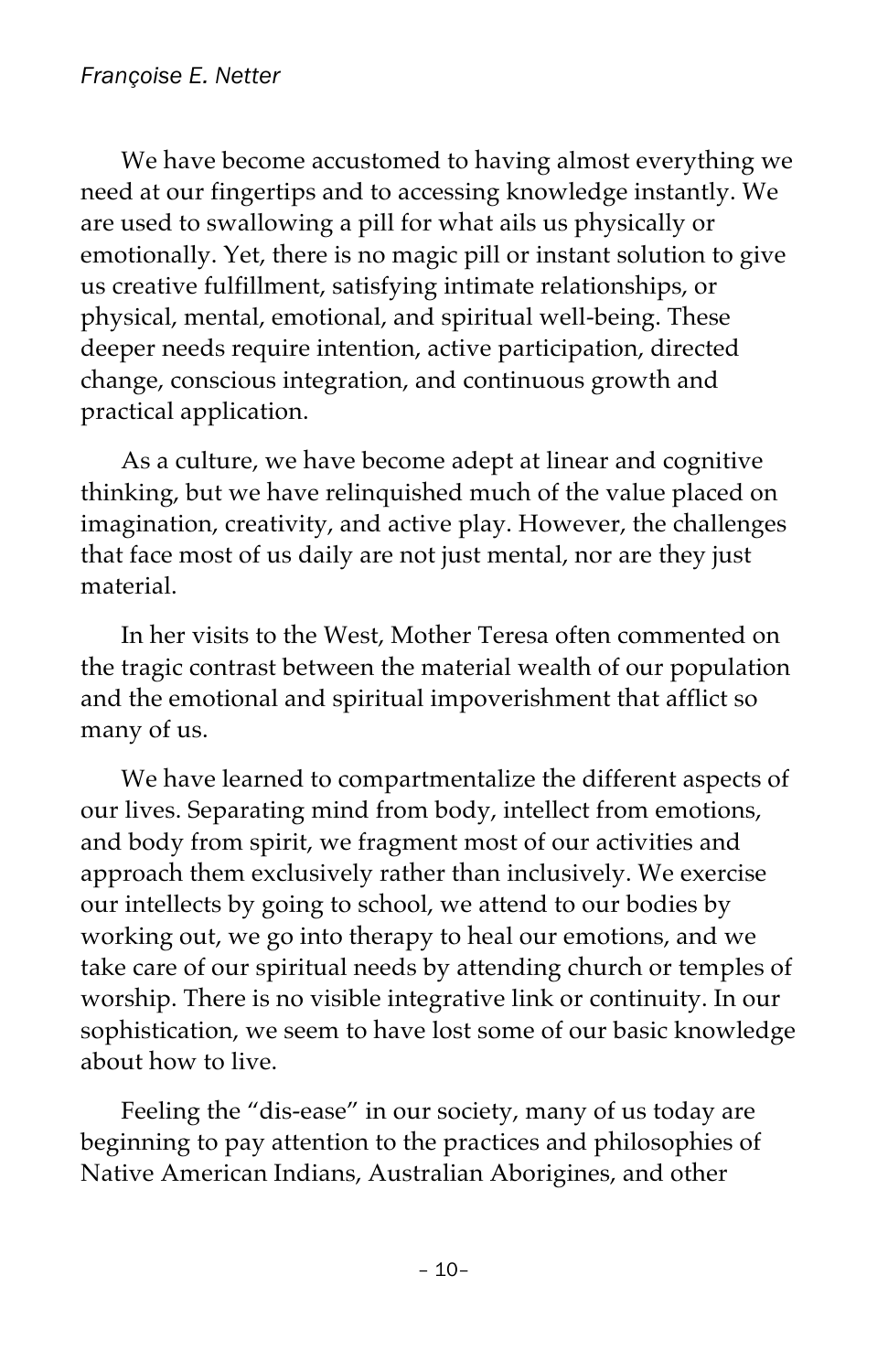ancient tribal peoples who understood the delicate balance of life. These cultures used art to express this balance and to honor the interrelatedness between the human body (the individual) and the earth's body (the universal). In valuing their relationship to the earth, they also paid homage to their own creativity. Their bodies and their crafts were an integral part of their heritage and identity.

In most primitive societies including today's Australian Aborigines, dance as art is not separate from life. The basic life activities — arising, eating, working, courtship and marriage, birthing and dying, healing, making war and peace, enforcing laws — all are ritualized and expressed through dance. Dance is not a separate activity that a few do in their spare time or even an activity that distinguishes the audience from the participant. Dance is a paradigm for life, and through dance the cycles of life are experienced. The body is the instrument for spiritual worship, emotional expression, physical demonstration, and nonverbal communication. In dance, art and life are positively wed, and serve to nurture and sustain the individual and society.

Dance as a creative art activity integrates body, mind, emotions, and spirit. No wonder the Australian Aborigines, American Indians, and countless other cultures incorporated dance as a daily ritual to mirror life's major occurrences. Dance was not just physical exercise, like aerobics, or an elevated art form that few could perform, like ballet, or pure entertainment, like jazz, break or ballroom dancing; it was daily medicine for the body and soul that all people could learn and partake in.

We need to move toward an integrative approach to living: one in which we embrace the physical, mental, emotional, and spiritual components of ourselves and our communities. We need philosophies, activities, and practices that unify these components, not as scattered pieces of a puzzle, but as inseparable colors in a rainbow or octaves on a musical scale.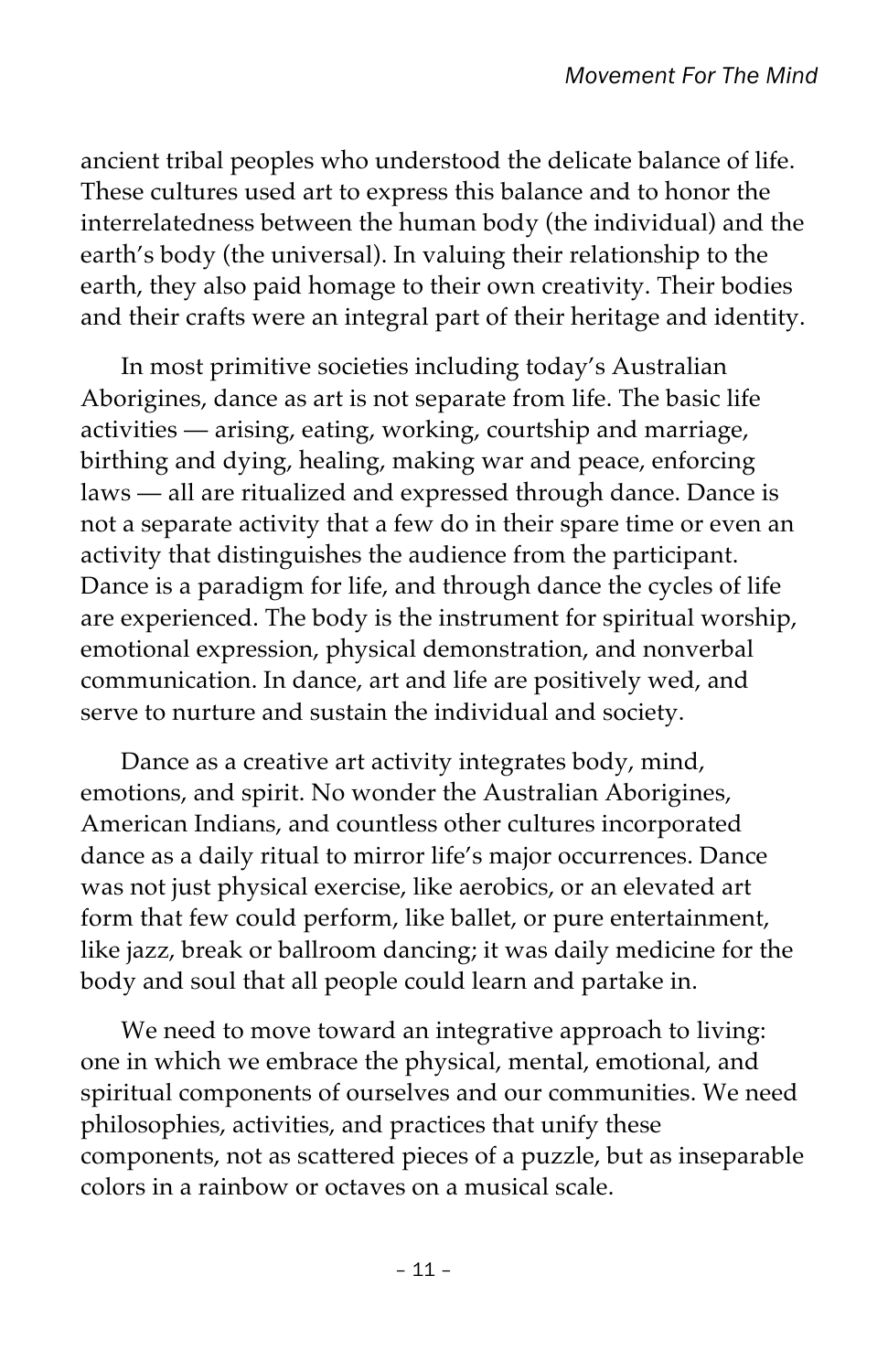#### Movement For The Mind™

The technique that I have developed over the past thirty plus years — Movement For The Mind  $M^M$  — is such a practice. This technique, which evolved out of the principles of modern dance choreography, dance therapy, and self-awareness techniques such as yoga and guided visualization, has five main stages.

During a session, participants first lie on the floor with their eyes closed and take an "inventory," which is a technique for clearing the mind and becoming more self-aware and conscious of the breath and the physical body. Next, with eyes still closed, participants warm up each part of the body. Then they explore different ways of moving through space. Participants generally move as individuals, but in some sessions they also work and interrelate in groups of two or three. In the fourth stage, participants explore a theme through dance, thus creatively focusing all parts of themselves — body, mind, psyche, and spirit — on one goal. It is this part of the session that is unique to Movement For The Mind. Finally, participants express what they have experienced through another medium such as journaling, drawing or painting, or in a facilitated debriefing session. This final stage integrates intellectual understanding with the physical experience.

People who have participated in Movement For The Mind™ have reported a wide variety of benefits. Although much of the book will detail these benefits, I'd like to touch upon a few of them now:

The rewards that come with physical exercise are generated, such as the release of endorphins and the increase of the body's ability to utilize oxygen. A sense of wellness, relaxation, and exuberance accompanies the session.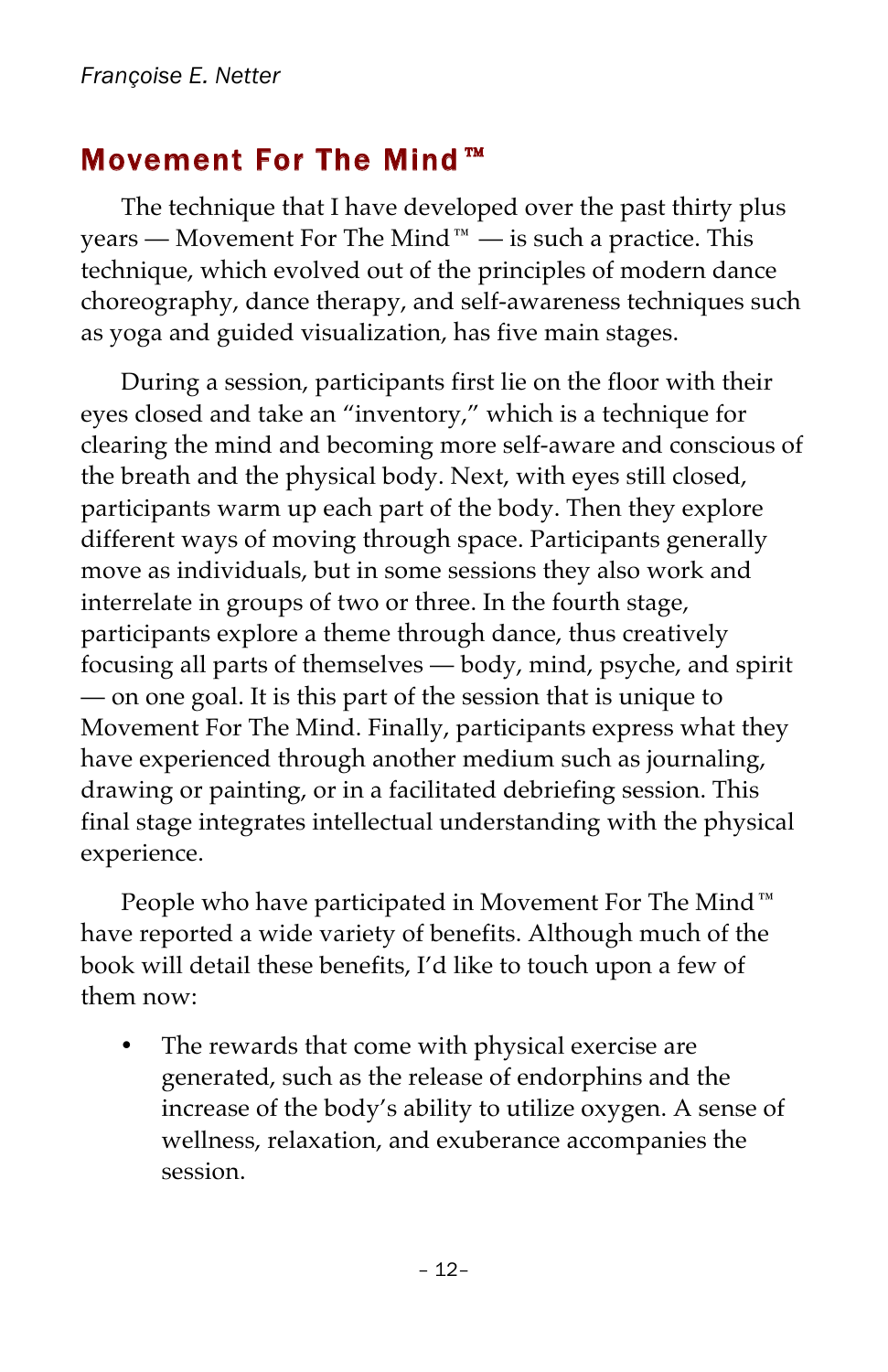- Creativity is enhanced. The mind relaxes while the body leads energetically. This can activate insights and realizations that surface freely, bypassing our habitual mental censorship. It can also lead to inspiration in other subjects, art forms and to problem solving.
- Emotions and feelings, including those long forgotten or repressed, can be easily expressed and released.
- Stress is relieved through breathing exercises and other techniques that increase one's control over internal reactions and thus ease the effects of stress.
- Both physical and emotional healing becomes a process of empowerment. Joy and a sense of connection in the body replace the traumas of physical and emotional pain.
- People experience significant psychological breakthroughs and make corresponding positive changes in their daily lives.

These benefits occur through a twofold process. The first part embraces the power of dance itself. The second part addresses the capacity to integrate the power of the mind with the body's intelligence, and speaks to the inherent connection between mind and body.

The rest of this chapter provides the background for understanding why Movement For The Mind is such a powerful path to creative wholeness. First, I discuss the "physical roots" of Movement For The Mind, which include the symbolic nature of dance, and the disciplines of modern dance, and dance therapy. Then I survey what we have learned about the mind/body connection to shed light on why Movement For The Mind can help us lead more fulfilling and satisfying lives.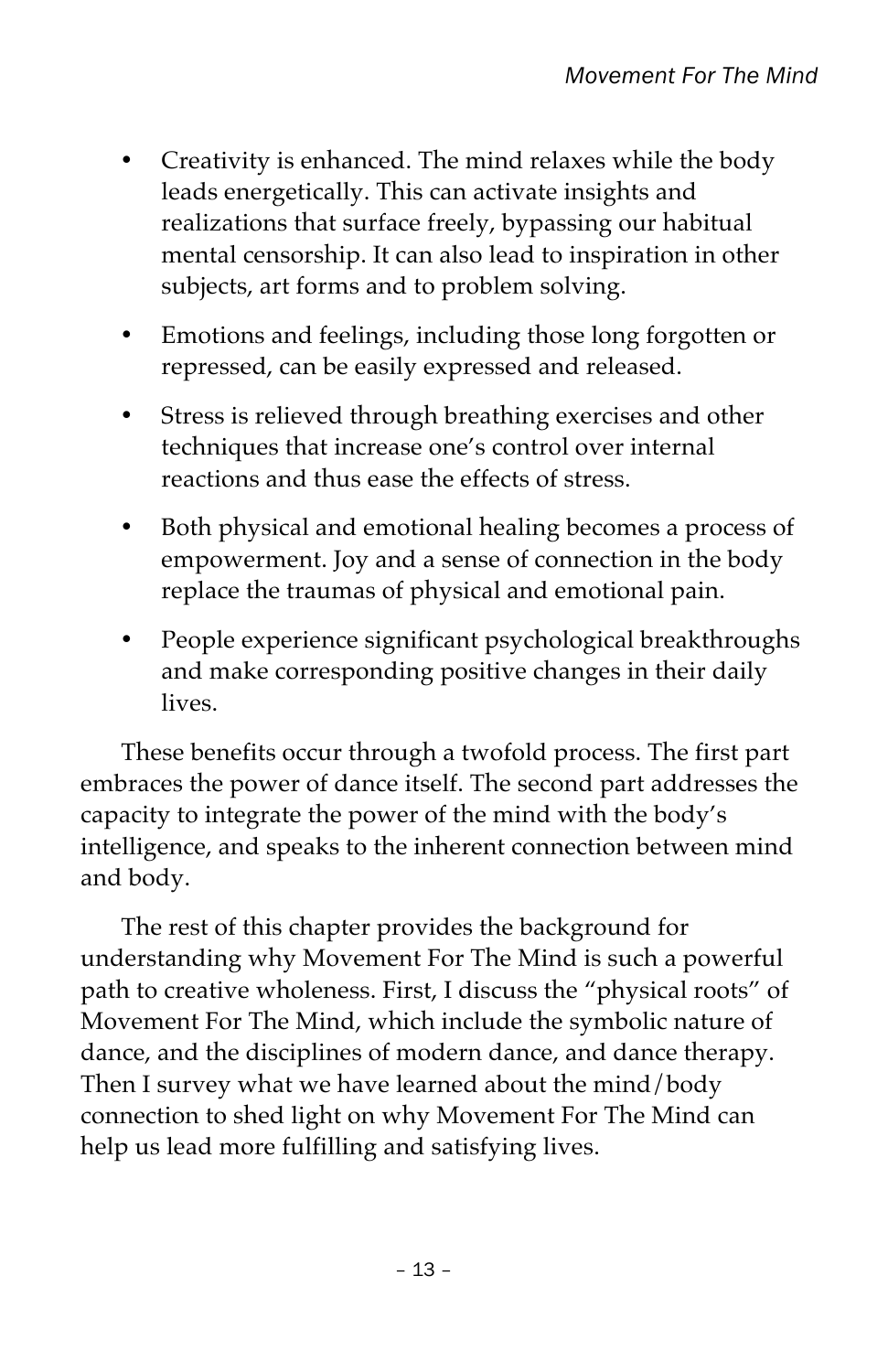#### The Power Of Dance

Physically, dance is the creative translation of what we do in this body: move. Dance speaks to every aspect of our being. It challenges us physically and at the same time satisfies the human need for self-expression, communication, and meaning. It demands that the mind be clear, focused, and attentive. Each movement must be birthed from emotional integrity, so that when people dance, they may experience the oneness that mystics speak of reaching in the highest spiritual state. Yogis refer to the creation of the universe as the Dance of Shiva. French author, Anais Nin, coined the phrase "life is a dance," and countless poets and philosophers have made similar analogies between dancing and living.

However, in Western culture dance has been less accessible to the general public than perhaps any other art form. When I was a child, everyone was encouraged to draw and learn to play a musical instrument whether they showed specific artistic talent or not. Although I was offered ballet classes as a child, my brother never took dance lessons. After I stopped taking ballet, I don't remember taking any other class in school that encouraged creative self-expression through the medium of the body.

The purpose of all art is to communicate. Dance communicates through the language of movement. The dancer needs only the body as a vehicle for creative expression. All content comes from the inside and is brought into form through the body. Dancing, singing, and acting are the only art forms that can stand alone without any other embellishments or supportive props. But even the singer and actor need words. Silently, the dancer uses what connects us all to this earth, the body.

In ancient and primitive cultures, symbols and rituals were significant components of everyday life. These cultures, which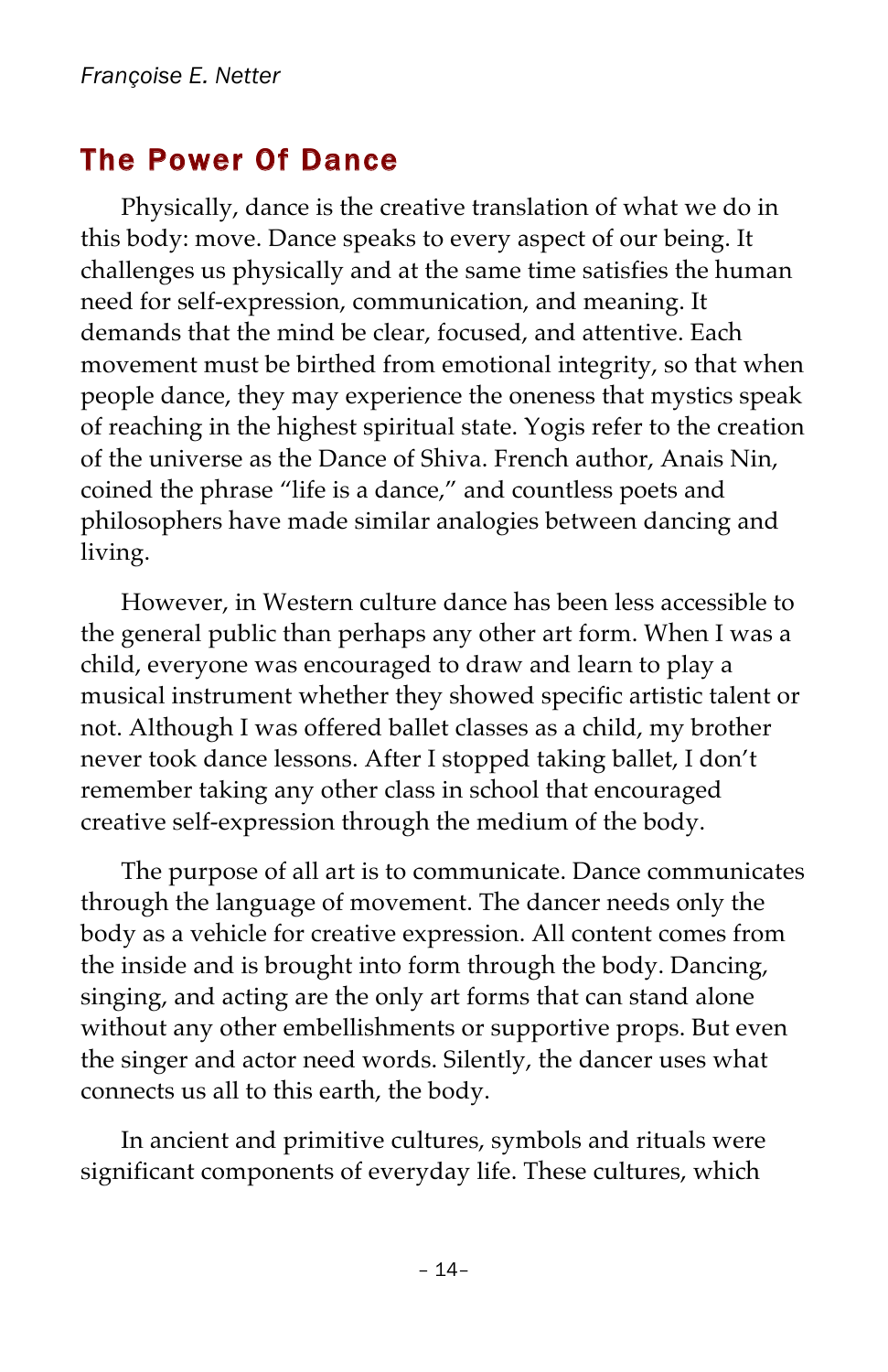revered and lived closely with the earth and nature's cycles, utilized movement intentionally as a metaphor for living. They did not rely solely on words to communicate, but understood the power of the symbolic and the power of living in the body. Dance, through its use of gestures, incorporates the symbolic in the acting out of movement. It also allows man to embrace the sacred within his own body.

In the early twentieth century the pioneers of modern dance including Isadora Duncan, Martha Graham, Ruth St. Denis, and Doris Humphreys — used dance to express once again the passions, pains, and spiritual elements of life. Their dances told stories that contained the emotional and soulful aspects of human experience.

Isadora Duncan understood the power of dance not only to express, but to impact life. She saw dance as the blending of mental and physical discipline, physical agility, emotional content, and soulful expression. Her dance technique, which combined structure with freedom of movement, helped her captivate audiences around the world with her simple but universal gestures. She parlayed in the company of intellectuals, political leaders, and fellow artists. The Russian Revolution colored the times, but Isadora was bent on her own revolution: dance education for all children. She felt that dance could provide a foundation for both the creative and practical lessons of life. Although Isadora's work was cut short by her tragic death, she left a legacy that paved the way for modern dance giant Martha Graham, her contemporaries, and those who followed.

Today the evocative power of movement can still be experienced. For example, at a performance by the Limon Dance Company, the audience was electrified by the dance "Carlota," which is performed without music. The emotions conveyed through silent movement were so forceful that I found myself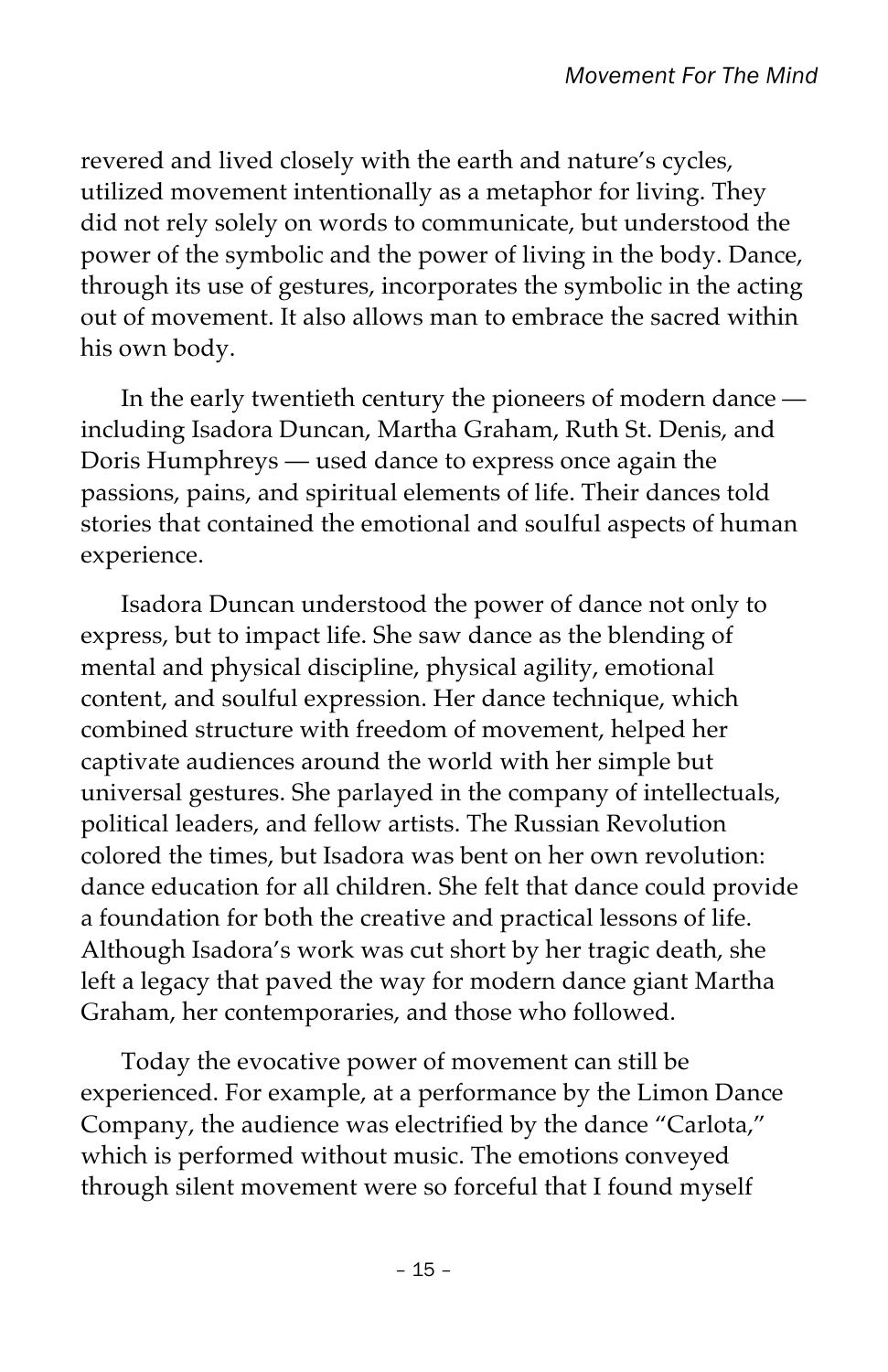sitting at the edge of my seat as I absorbed a story of politics and war, love and loss. A second piece, "Heartbeats," wove the cultures and philosophies of more than ten countries. Through music and dance, the choreography brought together these countries' unique flavors and passions. The last section of the dance, "Prayer," made me feel as if I were sitting in an ancient temple. The stage enveloped a sacredness that filled the entire auditorium.

Modern dance pioneers' vision of dance as a universal expression of life is not limited to the relationship between audience and dancer. Without an audience, the process of expressive communication can be an internal experience. The roles of choreographer, audience, and dancer merge into one person. It is this understanding that inspired and led to the work of dance therapists.

Dance therapy, which is primarily a nonverbal, non-tactile process of self-discovery, utilizes the body's movement patterns to communicate, express, and identify whatever that individual is seeking to know. It enables people to let go of the intellect and to allow the creative process to become dominant. Instead of using words, individuals express thoughts, feelings, and experiences through movement. It is distinguished from dance in that dance therapy has no concern with technical skill or outer performance. As in traditional psychotherapy, in dance therapy the dance therapist guides the therapy process for the sole purpose of the participant's self-revelation and healing.

Dance therapy officially began with Marian Chace's work with hospitalized patients and servicemen in the 1940's. At that time there was no term for the experience of post-traumatic stress or for dance therapy. Chace began volunteering at St. Elizabeth's Hospital in Washington D.C. when a hospital administrator invited her to work with a group of patients who were nonverbal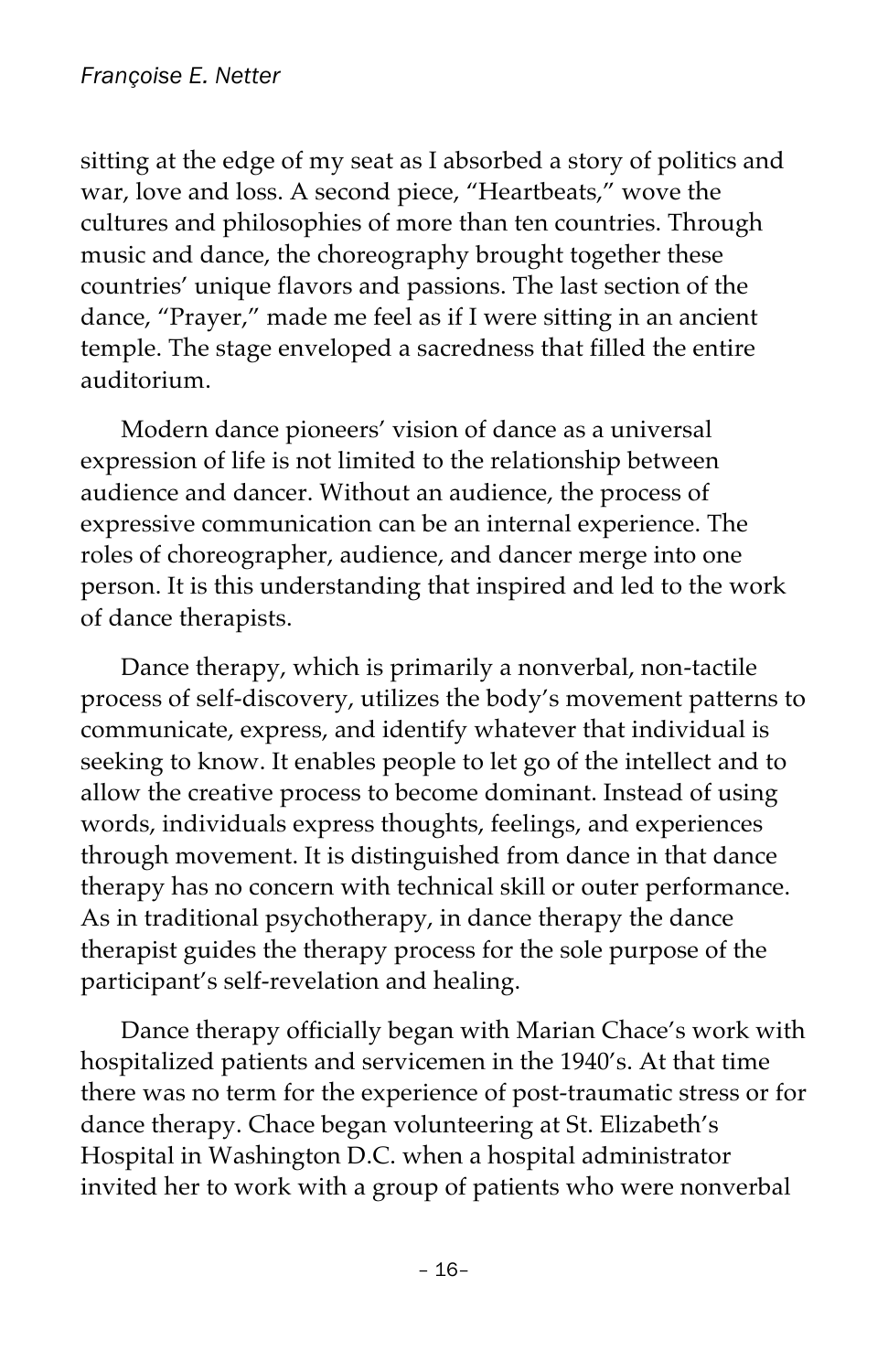and didn't seem to respond to conventional treatment. He thought dance might at least offer them an opportunity for socialization. Chace's work was extremely effective. She was able to establish contact and communication with patients and to facilitate their healing and recovery. She continued her work for twenty-five more years and was instrumental in training and teaching others about dance therapy. In 1966 she helped found the American Dance Therapy Association (ADTA).

Dance therapists were trained to read a person's body language and to understand movement flow patterns as expressions of specific psychological states. A lot of focus was given to the group process as a source of socialization and using the group format for positive mirroring and interaction. The interaction between dance therapist and patient was also dynamic and included active participation by the therapist.

By the mid-1970s, there were about 500 dance therapists. However, much of the research and fieldwork in dance therapy was limited to a few populations. While Janet Adler did extraordinary work with autistic children; others did clinical work with the mentally retarded and deaf; and hospitals conducted dance therapy with chronic and acute schizophrenics, dance therapy was generally not seen as a full-spectrum therapy. It was viewed as a specialized form that could be effective with disabled populations that did not respond to conventional forms of treatment.

In my experience, dance therapy is not merely an adjunct therapy or form of intervention that should be utilized on a limited basis or as a last resort with problem populations. Dance therapy is a viable and useful technique for most people who are seeking healing, resolution, or simple clarity.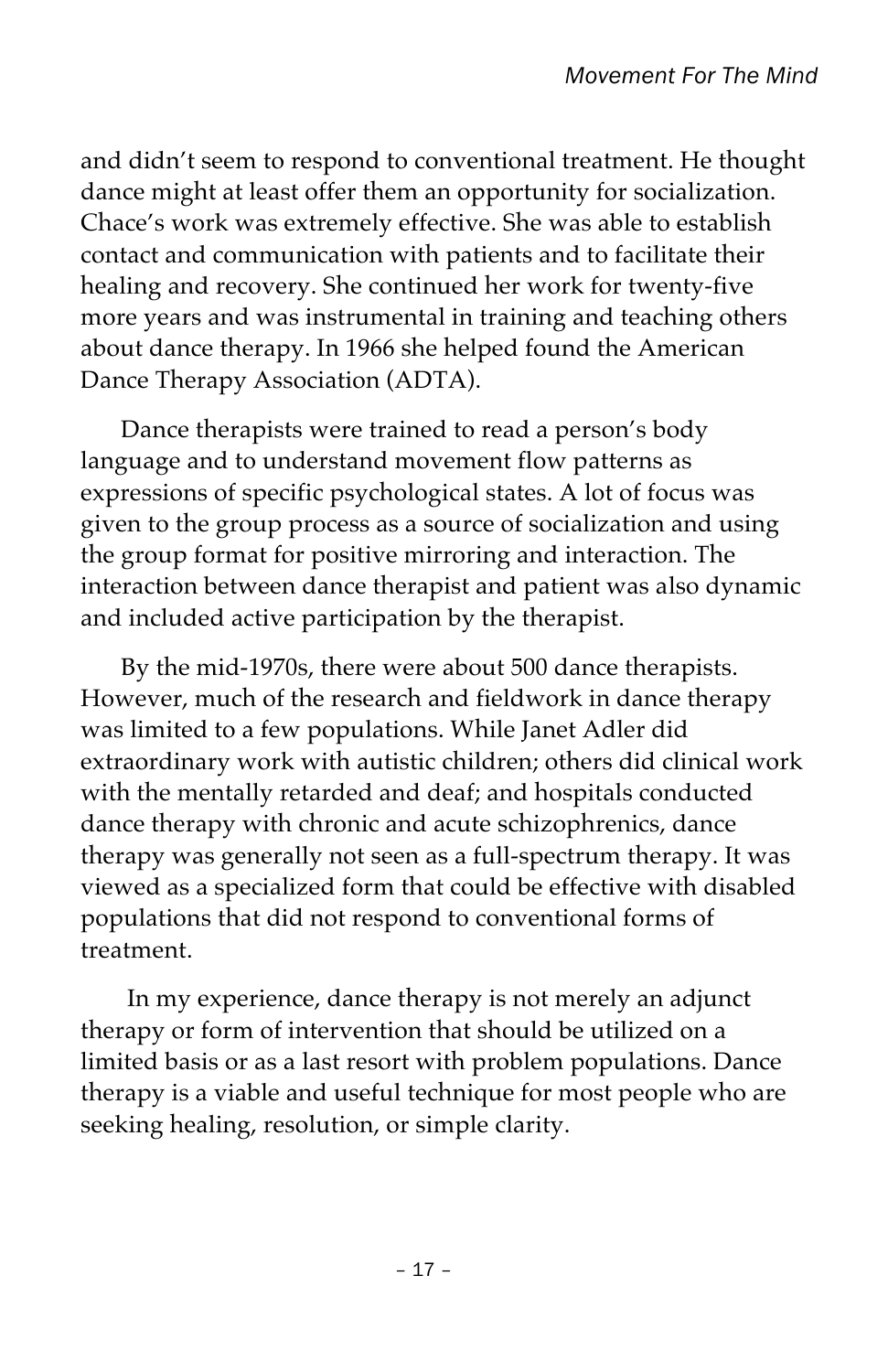The Movement For The Mind technique I present in this book integrates the symbolic value of dance with the healing legacy of dance therapy, and includes modern dance's vision of authentic expression. It brings back the power of dance to the individual and provides a vehicle for creative self-expression, integration, healing, and for better understanding ourselves and connecting to others.

#### Connecting The Body And Mind

To understand how Movement For The Mind helps many people make significant changes in their lives, we need to take a closer look at the connection between body and mind. While living in Northern California, I was contacted by the administrator of the Post Traumatic Stress Disorder Clinic at the VA Hospital in Menlo Park, California, to work with women who had been sexually assaulted while serving in the military. The women were in various stages of experiencing trauma including some who were also recalling past memories of child sexual abuse. After conducting a couple of group movement sessions, the administrative and psychiatric staff decided that individual work would be better suited for the population. In a session, one woman was able to recall memories, express and resolve feelings that she had previously negated, and to positively clarify her goals in treatment. After the session the chief psychiatrist said to me, "In a one-hour Movement For The Mind session you've accomplished what would have taken us two years to cover in psychiatry!"

Why was Movement For The Mind so effective? Because body and mind are inextricably linked. The body is affected by the mind, and the body can impact the mind's state.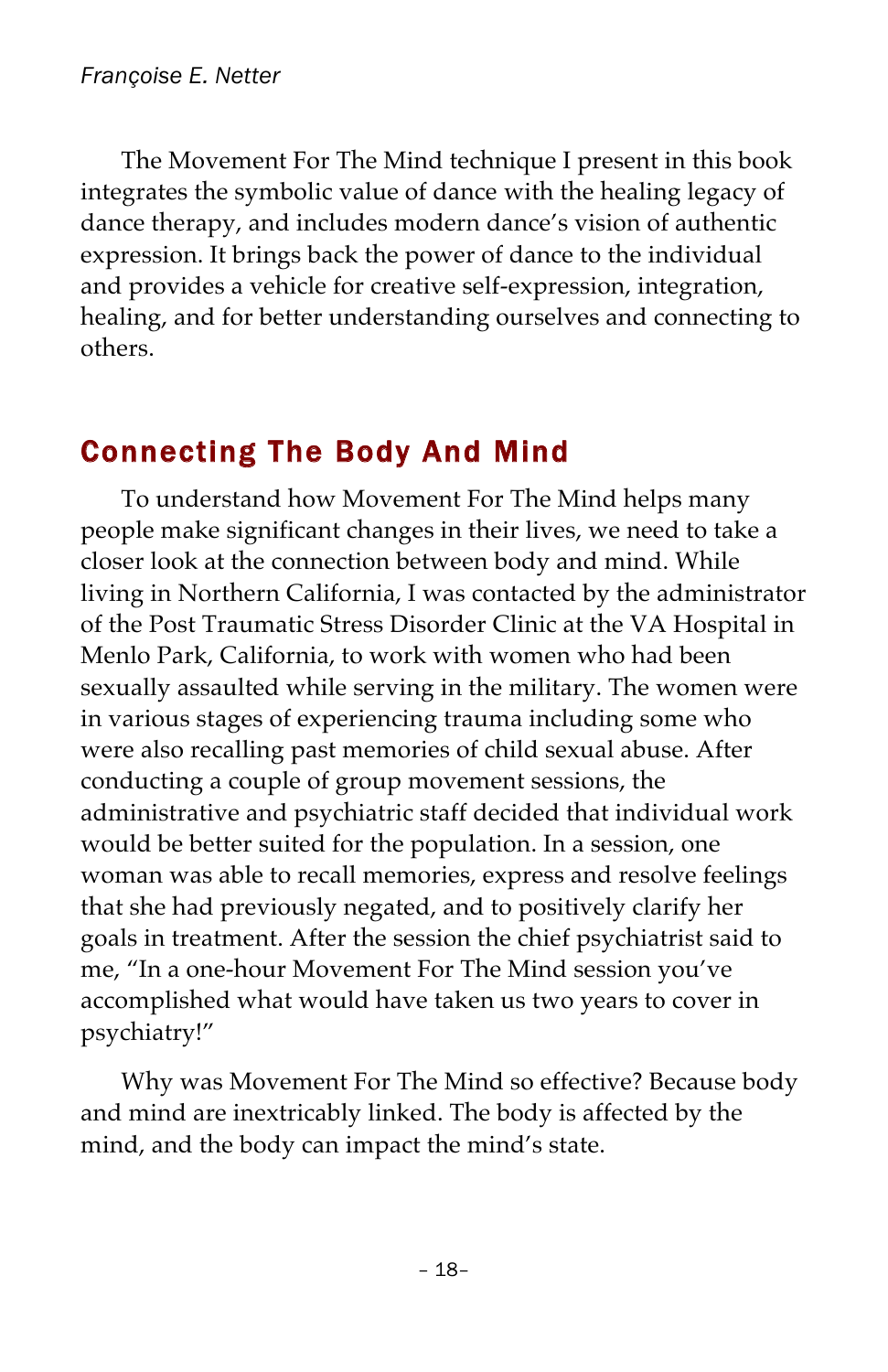This insight — that mind and body are one energetic system — is at the heart of the growing field of mind/body medicine and New Age thought. While quantum physicists have confirmed that everything in the universe is composed of energy, in the West the connection between mind and body may still seem like a new and trendy idea; yet it is a principle that Eastern forms of philosophy and medicine have incorporated for thousands of years. Inherent in these studies and healing techniques is the understanding that stagnant or blocked energy can lead to physical and psychic breakdown, causing distress and disease.

For example, Chinese medicine holds that energy flows through the body through channels called "meridians." In acupuncture, needles are placed at specific points on these meridians to release energy blockages. The energy can then move freely, allowing the surrounding cells and tissues to heal and regenerate.

Eastern forms of movement, including T'ai Chi, Chi Gong, and Yoga, are based on the importance of physical movement for also maintaining the free flow of energy in the body and mind.

In ancient Hindu texts, the energy system of the body is described through the Chakras or wheel-like vortexes of energy. These energy centers, located in the spinal chord, are storage centers for knowledge and life experiences. The body, while viewed as temporal, is what holds and carries this information. Whether it is a childhood trauma or a joyous experience, the body stores the memory even when the conscious mind forgets or attempts to block it out.

In the latter part of the twentieth century, researchers shed light on the physical details of how the mind/body connection works. Others have described the same connection from the point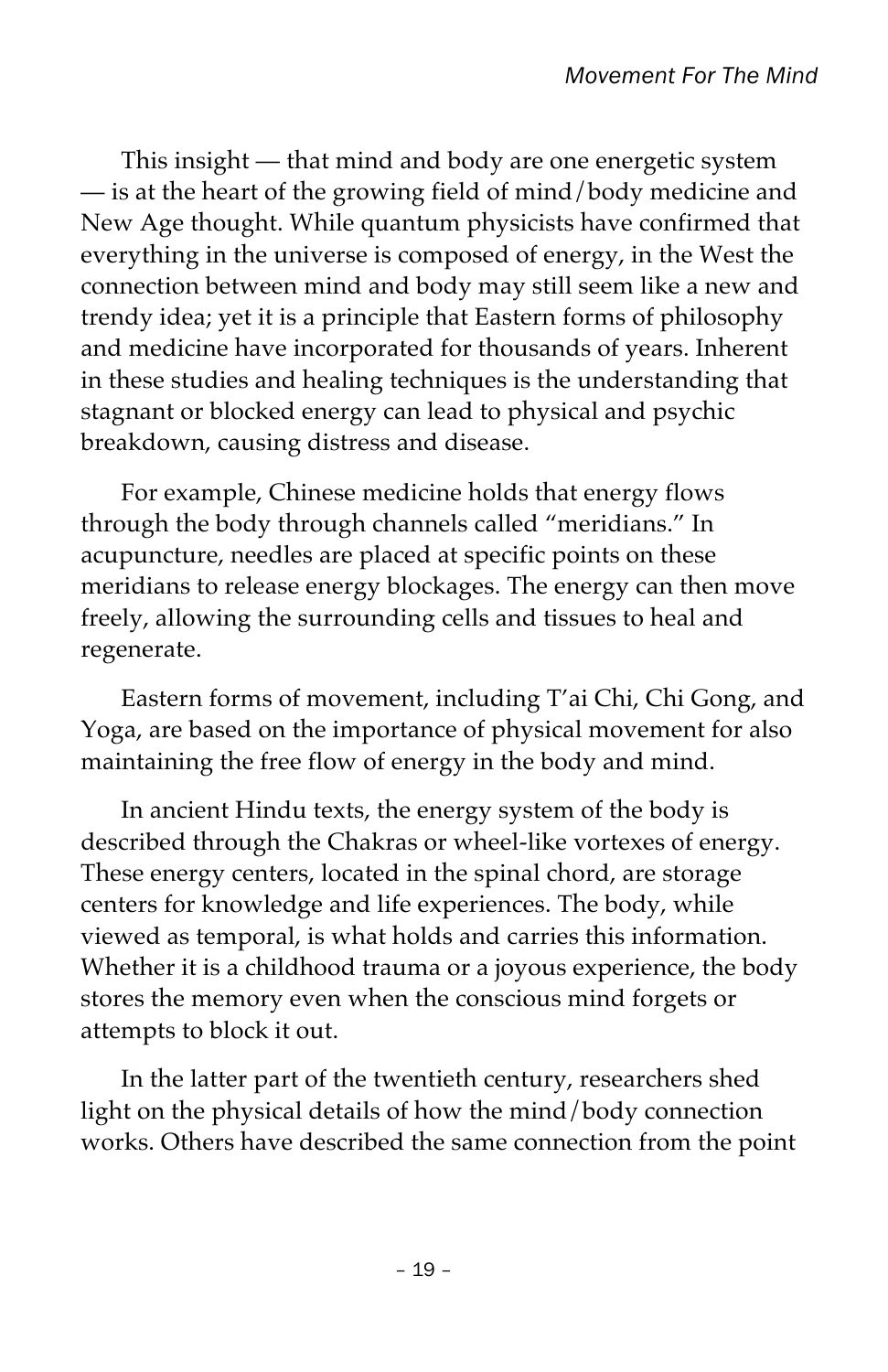of view of people's experiences. I will mention a few of these now and discuss them in greater detail in later chapters.

Scientists in the field of Psychoneuroimmunology (PNI), who have been studying the link between emotions and the body, are finding that the biochemistry of the brain influences every cell in the body, and that these chemicals (neuropeptides) are not only located in the brain or in what we think of as the mind. They have discovered that there are memory cells found throughout the body that create our physical, mental, emotional, and spiritual realities.

Energy medicine practitioners also recognize the influence of thoughts and emotions on the physical body. They view the human body as surrounded by an energy field that is impacted by everything we think, feel, and do. Carolyn Myss, medical intuitive and author of *Anatomy Of The Spirit,* has been instrumental in spreading the awareness of energy medicine. She teaches that our biography becomes our biology: our thoughts, actions, and experiences affect our future health. She stresses that imbalances in any aspect of the self — body, mind, emotions, and especially spirit — must be addressed to maintain well-being. She, like many practitioners in this field, believes that holding onto outmoded emotional and behavioral patterns will eventually cause us problems.

Much of this research has centered on acknowledging the power of the mind and its role in healing and maintaining wellness. There are many techniques that stimulate shifts in attitude and awareness; these include psychotherapy, meditation, creative visualization, hypnosis, affirmations, and Neuro Linguistic Programming (NLP). Some of these techniques illuminate the areas where we feel stuck; some concentrate on the desired result. All of them are primarily mental. The body is merely a silent partner in the process.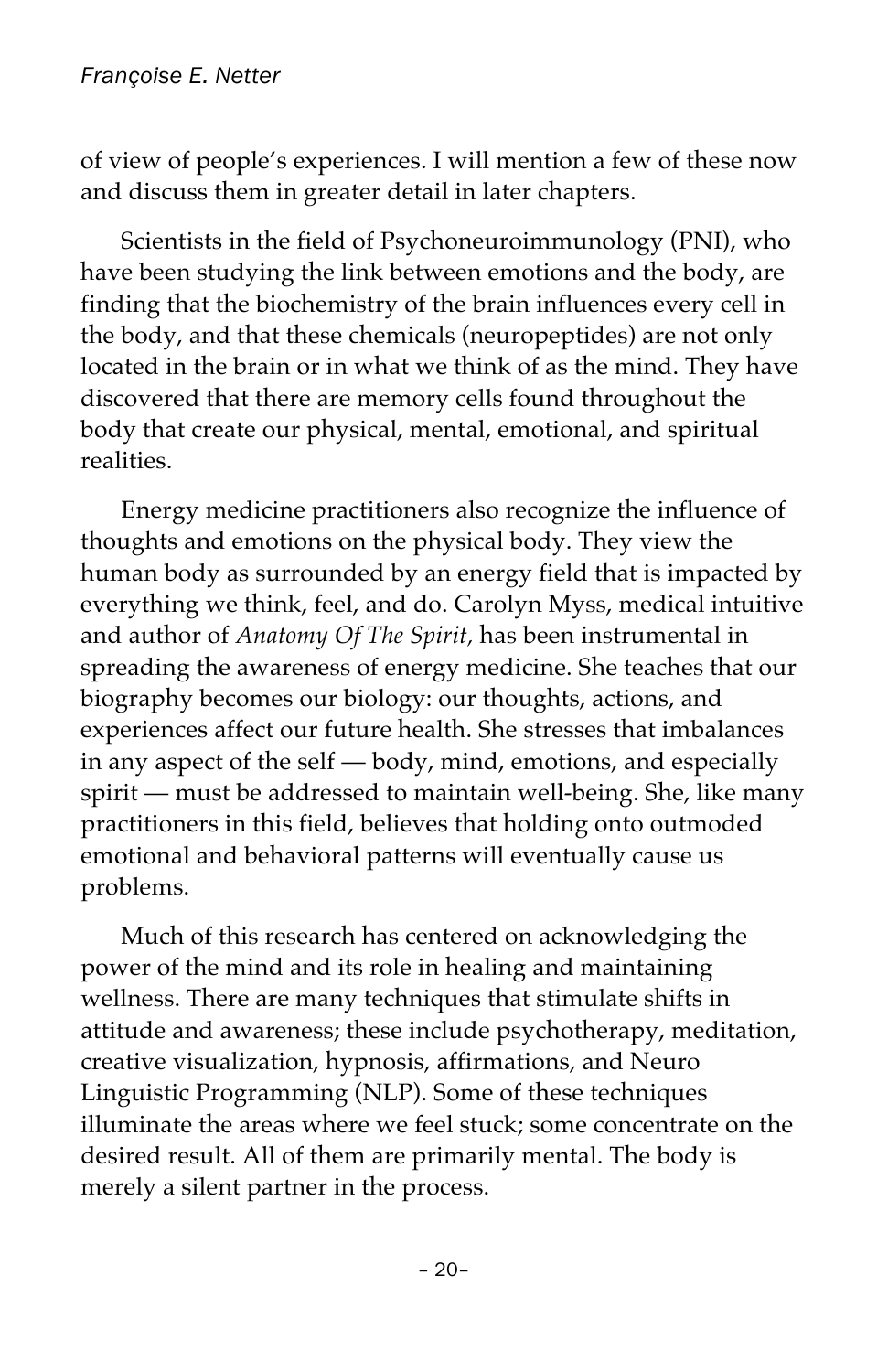At the same time, we have seen the development of many techniques for healing and growth that recognize the importance of also engaging the body. Massage therapy, Feldenkrais, Rolfing, Alexander Technique and Heller work, to name a few of the many valid body therapies, evolved out of the recognition of the connection between mind and body. As the body's muscular/skeletal system is manipulated by the practitioner, the client experiences physical shifts that may also impact other areas of his/her life. For example, while being massaged a client may experience an emotional release. In a Feldenkrais session, an individual may find a new way of moving that both releases physical pain and creates a renewed mental state. Yet, while these techniques are very valuable, they must be performed or directed by the practitioner, and primarily focus on the client's physical experience.

Movement For The Mind unites the strengths of these mental techniques, physical disciplines, and bodywork. It resources the body's intelligence and the mind's capacity for creativity and awareness. Because Movement For The Mind stems from dance, its wellspring is art. Dance's ability to evoke, express, and create — which modern dance pioneers understood and dance therapists harnessed — can be achieved by every person who engages in the art of movement with conscious intent.

Intent, or theme, is a key ingredient of Movement For The Mind. In a Movement For The Mind session, as in our lives, it is our intention (or thematic structure) that helps us achieve our goals and provides our sense of meaning. In a dance meant for the stage, the choreographer creates the theme, and the dancer expresses it through movement. In Movement For The Mind, the individual takes on the role of both choreographer and dancer. The theme unfolds through the variation of movement patterns, and we express our intention through these physical actions. In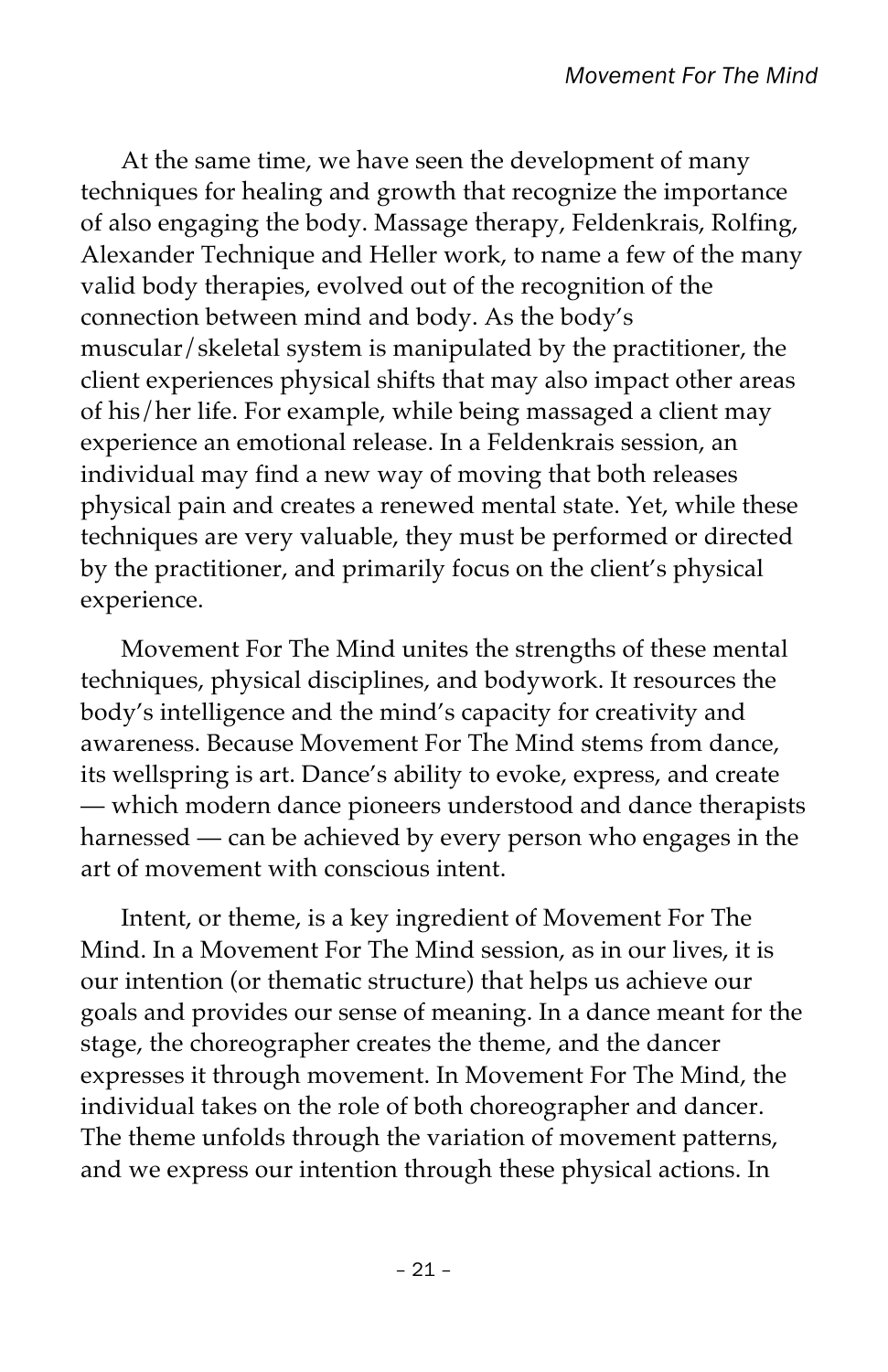our lives it is also our actions that bring forth our visions into reality. Movement For The Mind helps us experience the movement of our bodies as a microcosm of the larger dance of our lives.

When we explore a theme through movement — whether it is the expression of joy or pain, solving a problem, recalling memories of childhood, understanding the meaning of an illness, feeling more grounded and connected in the body, or simply exploring new ways of moving and feeling — the body experiences a shift that can be felt, repeated, and called upon in a tangible way.

This shift, while it begins in the body, is not necessarily about physical changes; though it can be. The process that unfolds for every person is that they connect with something basic within themselves. One individual may change her movement style by walking or holding her posture differently. Another person may lose weight. A third may change his behavioral patterns and how he interacts with others. It is not so much about being able to move in a new way as it is about moving in order to stimulate new states of awareness, which then catalyze the appropriate changes for each individual.

Conscious intent coupled with movement can be applied to virtually any goal. Researchers have discovered that the more senses we can engage in an activity, the more actual and present we can make a desired goal; the easier it can manifest. It does not seem to matter whether the desired result is the healing of cancer, chronic pain, an emotional trauma, or whether it is the desire to change jobs or find a more suitable vocation. Part of the reason Movement For The Mind is so effective is that it employs all of the body's senses to bring about the desired result.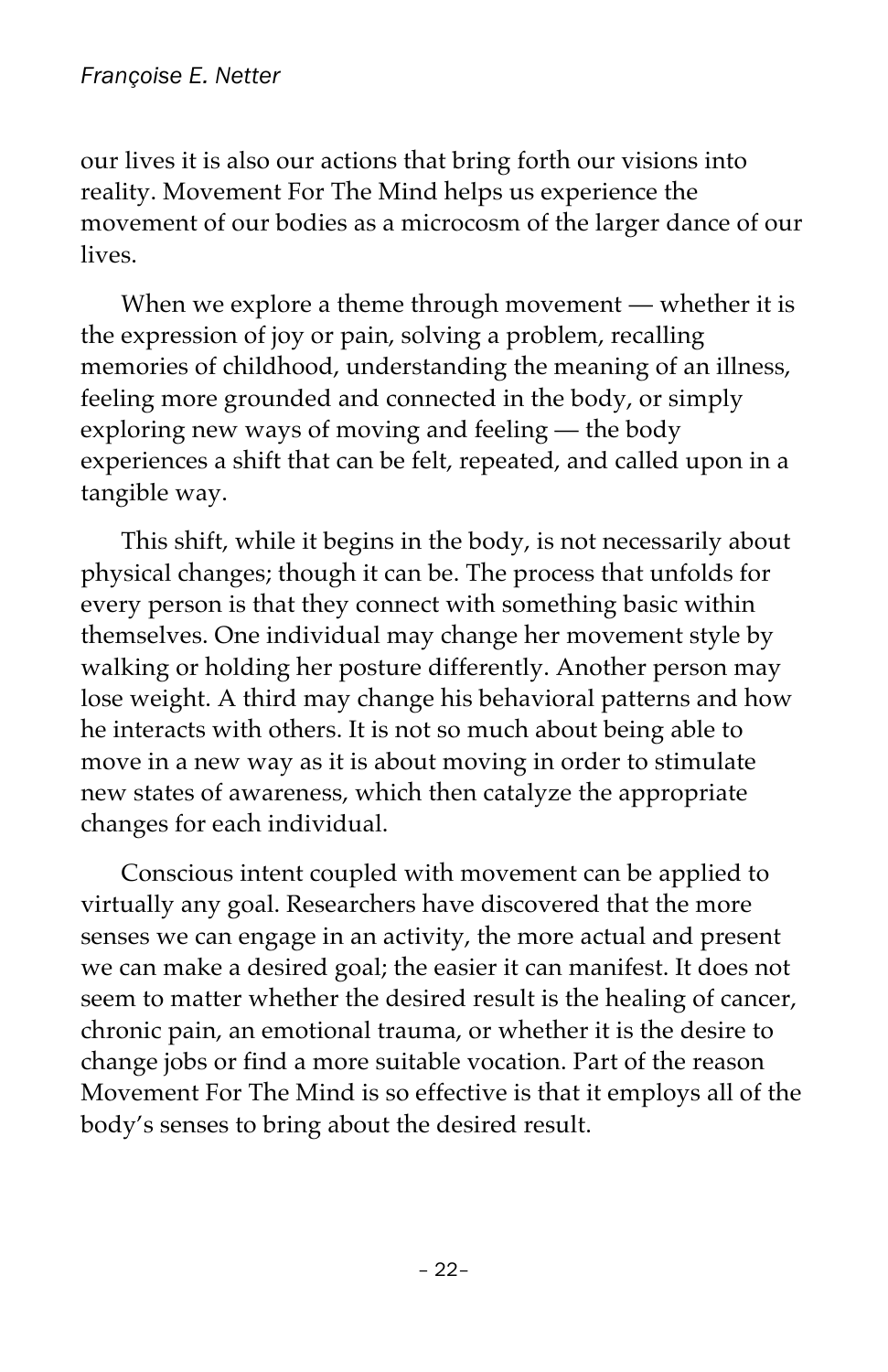In a Movement For The Mind session, a participant experiences the power of the body/mind connection both passively (unconsciously) and actively (consciously). In the first part of the session dance, breath, mental imagery, music, and the exploration of emotions call upon and integrate body, mind, psyche, and spirit. In the next step, the use of a theme is like a laser beam that directs the energy toward the desired outcome, and drives this unconscious integration to a conscious place.

For example, someone with cancer may get in touch with feelings of tightness, and realize that she has been living with this knot for as long as she can remember. For another, images of never being able to express his needs as a child may surface. In Movement For The Mind sessions, people learn how to express these feelings and to release the tightness resulting from emotional constriction. They begin to let go of old mental and emotional states and to move differently in their bodies. (The difference may or may not be perceptible to anyone else.) They then replace old constructs with new thoughts and behaviors.

Movement that is engaged consciously can anchor the new belief. When we apply the principles of body/mind connection, energy medicine, and the science of psychoneuroimmunology, we begin to grasp the synergy and life force in the body. The more aware we become in the body, the more control we can have over our health, mental state, and happiness.

So while we may intellectually know that our bodies and minds are connected, Movement For The Mind can help us use this connection. In the past thirty years, I have watched with awe as private clients and participants in workshops and group sessions have harnessed the power of dance — to achieve greater knowledge of themselves, to experience catharsis through the expression and release of memories and emotions, to give them clarity and calm in the midst of chaos, and to achieve a sense of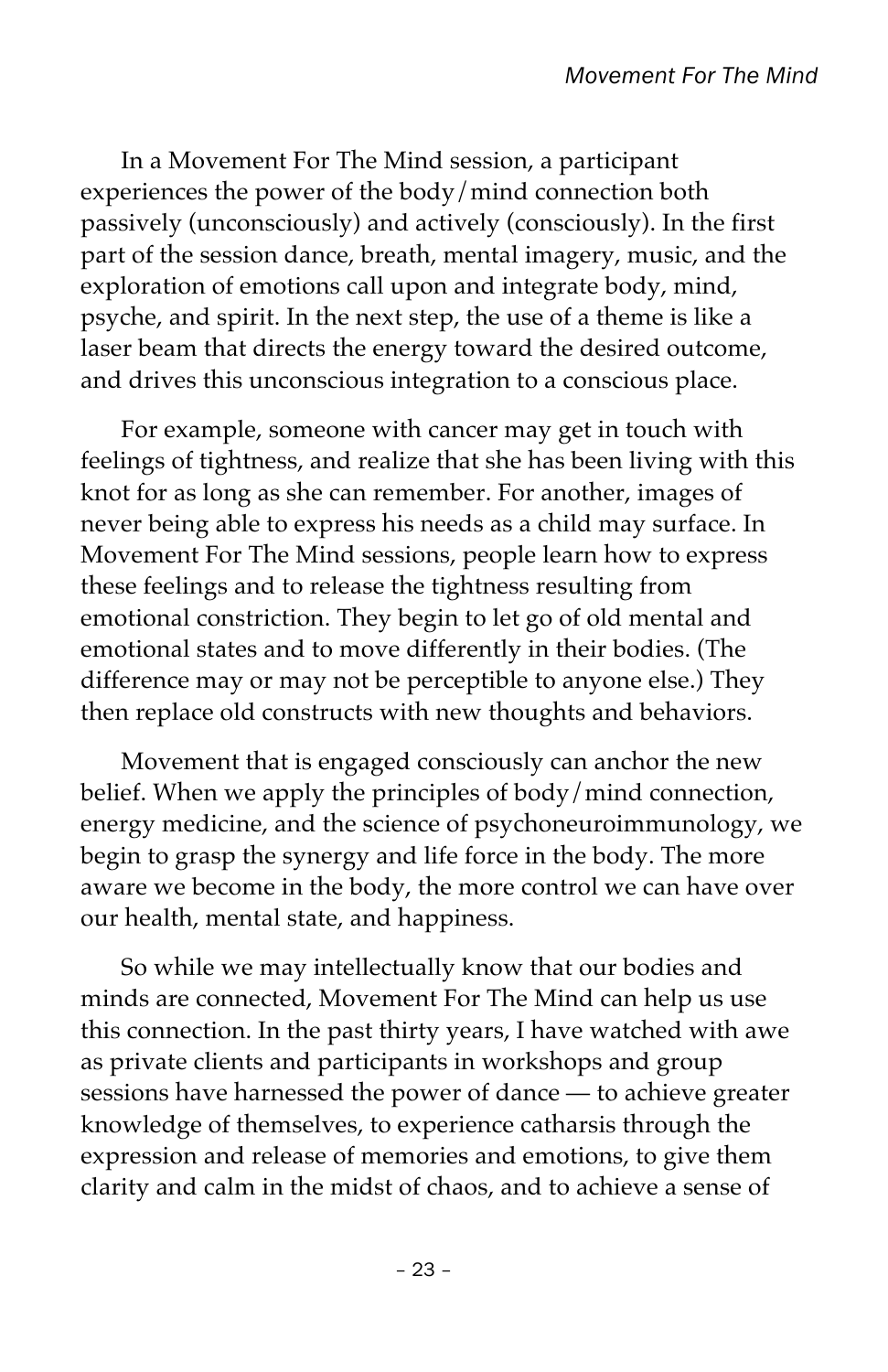joy and oneness with their bodies, emotions, and spirits. I invite you to join them.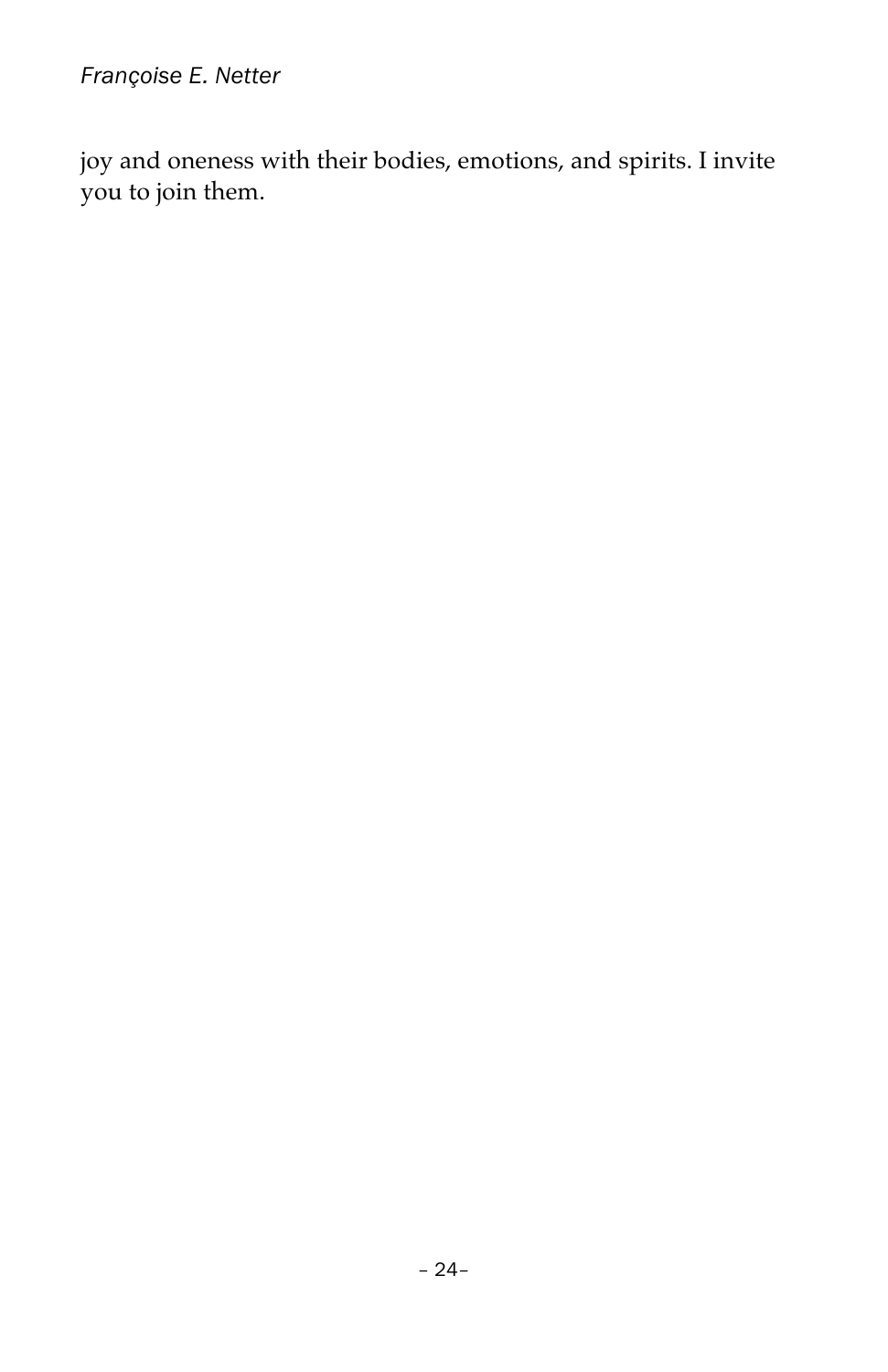## Chapter 2: The Practice of Moving Mindfully

*"I see the dance being used as a means of communication between soul and soul — to express what is too deep, too fine for words."*

*—* Ruth St. Denis

In this chapter we will look at the principles and dynamics that make up a Movement For The Mind session. In the first part of the session, you will learn self-awareness tools to open the breath and calm the mind. Then you will warm up the physical body and explore movement vocabulary as a way to engage your body creatively. The second part of this session integrates a theme with the movement technique that you have just learned.

The technique can be experienced in a group or alone. The first part of the session always focuses on you, the individual. In the thematic portion, interrelating with others can encourage communication, relationship, and team building skills. In the following pages, I describe the creative process from the perspective of participating in a group. However, you can do the exercise at the end of the chapter alone or with others. Let's begin the journey.

#### The Practice

The movement vocabulary that I have developed is based on five dance choreographic principles: time, space, energy, rhythm, and motion. Music is an important component as it lends emotional and environmental content. For example, using music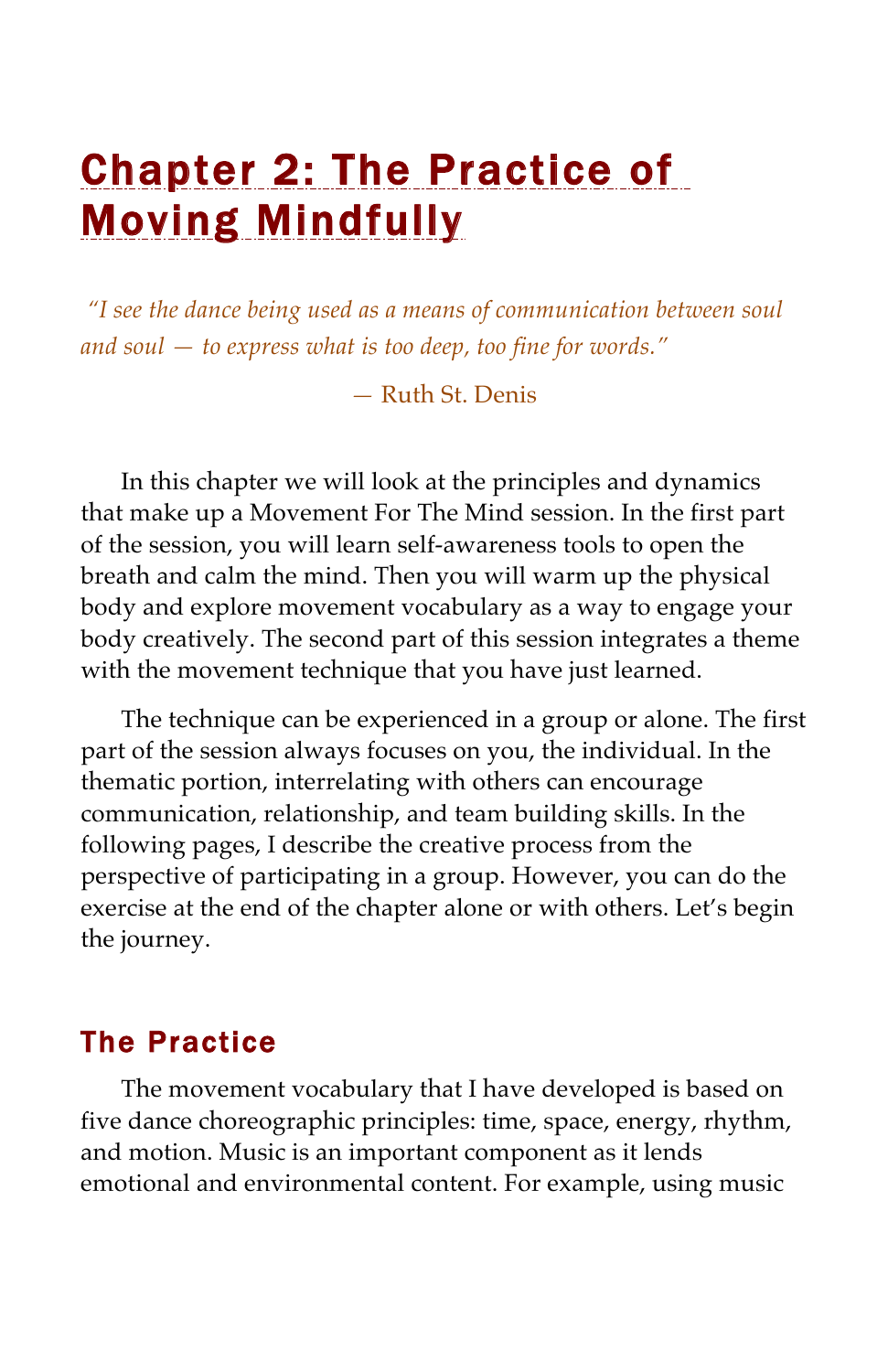that is melodious and harmonious can create a calming mood and a peaceful environment, whereas dissonant tones may arouse agitation and the opposite ambiance. In most dance or movement classes, the students follow the teacher's direction, copying the moves and learning specific steps and choreographed movements. Movement For The Mind sessions are verbally guided and are not based on technical skill. There are no precise movements to copy or follow.

There is no audience, so each participant becomes both the audience and the performer. Instead of telling a story to an audience, an inner drama is expressed. It is a dance for the inner self. This is dance in its purest form, for it embraces what is essential in us. It is not for show, but for sustenance. It is not for outer applause or approval, but for self-exploration and for expressing the calls of life. Foremost, it is a tool for knowledge. There is no right or wrong way to move and the pace is always self-regulated.

#### Self-Awareness

The initial process is inner-directed, and heightens participants' awareness of feeling safe and grounded in the body. Taking off their shoes, participants leave their "voice of judgment" with their shoes. This is the internal critic that tells us that "we're not good enough; we can't do this" and often sabotages and prevents us from fully exploring our creativity.

#### Breathing

Lying on the floor comfortably with the eyes closed, participants first focus on their breathing. Learning how to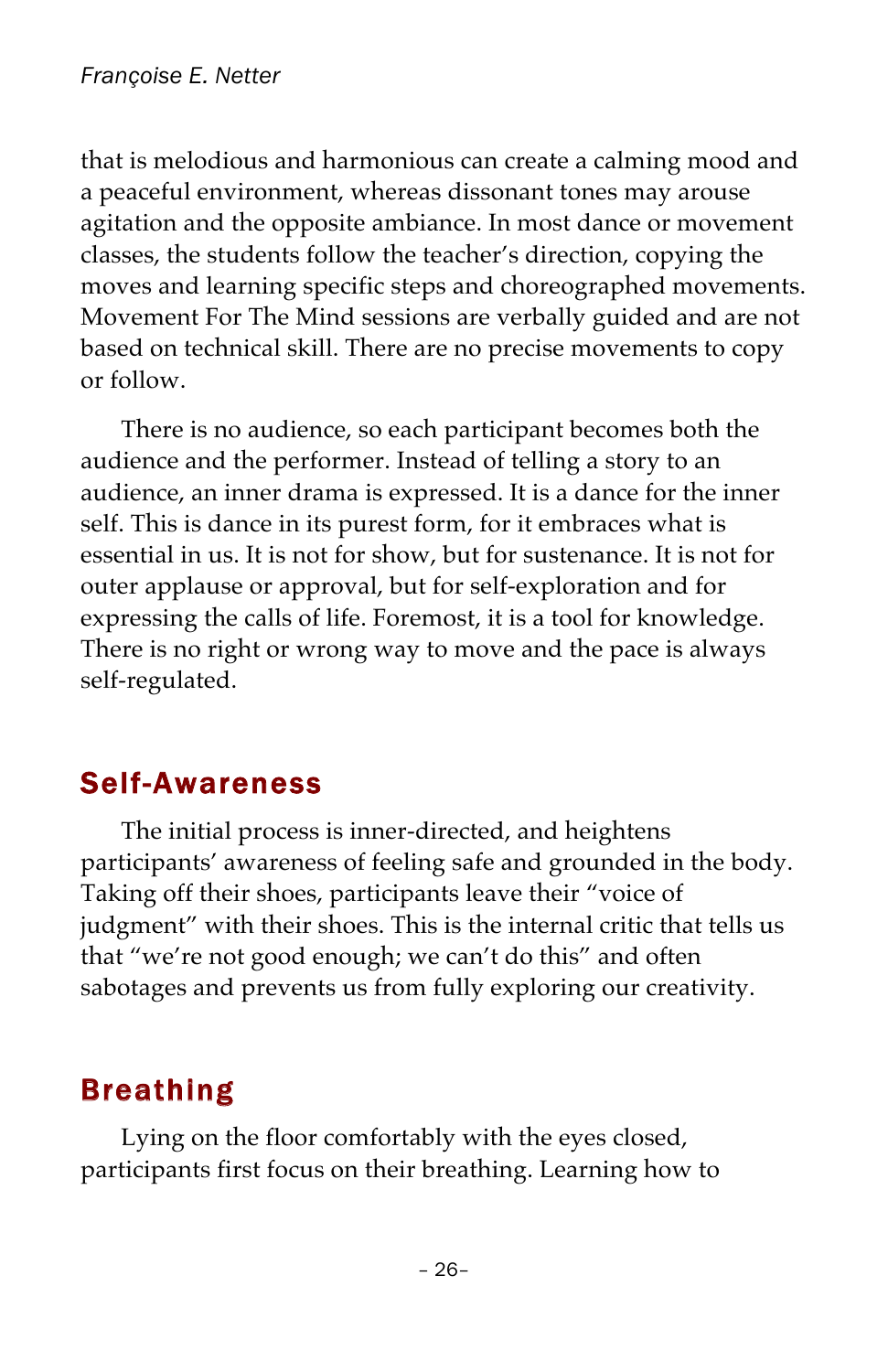breathe properly by slowing the breath down and filling the diaphragm and lungs more fully is an essential ingredient to staying connected in the body. There are many books about the science of breath. The ancient Yogis, as well as masters in other cultures, understood the power of the breath. The *complete breath* technique I teach, activates awareness of the breath in the torso and also emphasizes the exhalation.

Breathing through the nostrils, participants begin by inhaling from the lower belly, slowly bringing the breath into the outer edges of the diaphragm, filling the ribs fully, and then finally raising the breath into the chest. Once we have inhaled maximally without struggling, the exhalation begins slowly and deeply out through the nostrils until the breath is fully released. In this *complete breath*, it is not necessary to hold the breath between inhalations and exhalations. The emphasis is on fullness, gently activating as much of the torso as possible in each section of the breath, and on the complete release of the exhalation. In our modern Western culture, metaphorically speaking, we ingest far more then we tend to let go. For many, the awareness of releasing is as important as filling up.

#### Boundaries

Still with the eyes closed, participants then explore a technique for identifying appropriate boundaries in the body. Creating appropriate boundaries is something few of us were taught as children. Some of us have built unconscious energetic walls as boundaries to protect ourselves, while others are more invasive and need constant contact and acknowledgment. Connecting in the body and realizing and maintaining appropriate boundaries is key to a healthy relationship with ourselves and with others.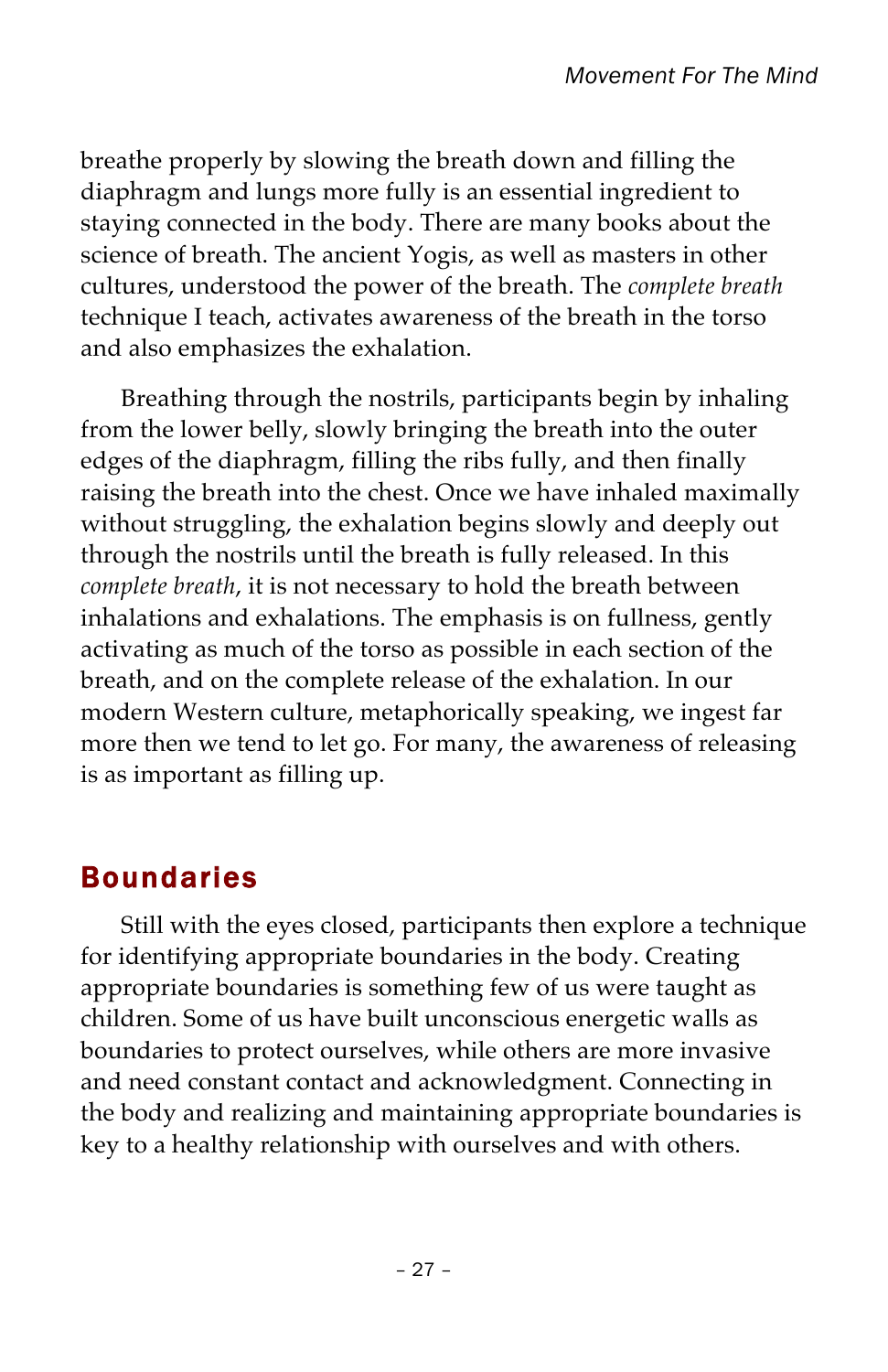The skin is used to identify our physical boundaries. By focusing on feeling the skin's texture along the surface of the body, participants differentiate their physical body from the floor, air, music, my voice, and everything else around them. As children, many of us learned to split or disassociate from the body when we felt scared or threatened. Becoming aware of the skin serves to define our physical boundaries and to reaffirm a sensation of grounding and being fully present in the body.

Once participants define their physical boundaries, they can establish inner boundaries. Individuals sense any restrictions in the body and mentally expand the space inside the skin until there is a feeling of safety, freedom, comfort, and sanctity. Our inner boundaries define what is inwardly personal and can comfortably house our feelings, memories, and visions. Consciously establishing outer and inner boundaries allows us to appropriately stand our ground while being open and compassionate with others without having to be defensive.

#### Inventory

Subsequently, participants take a physical, mental, emotional, and spiritual inventory. Most of us are so busy just keeping up with our fast-paced lives that we tend to operate on automatic pilot. We rarely take the time to observe what we are thinking or feeling. It is precisely this state of being out of touch with what is occurring within us that leads to panic when we get sick or when we are faced with emotional states that we don't know how to handle. By taking the time to replace unconscious thoughts and actions with awareness, we can make better choices and even interrupt negative thought patterns before they lead to undesirable actions.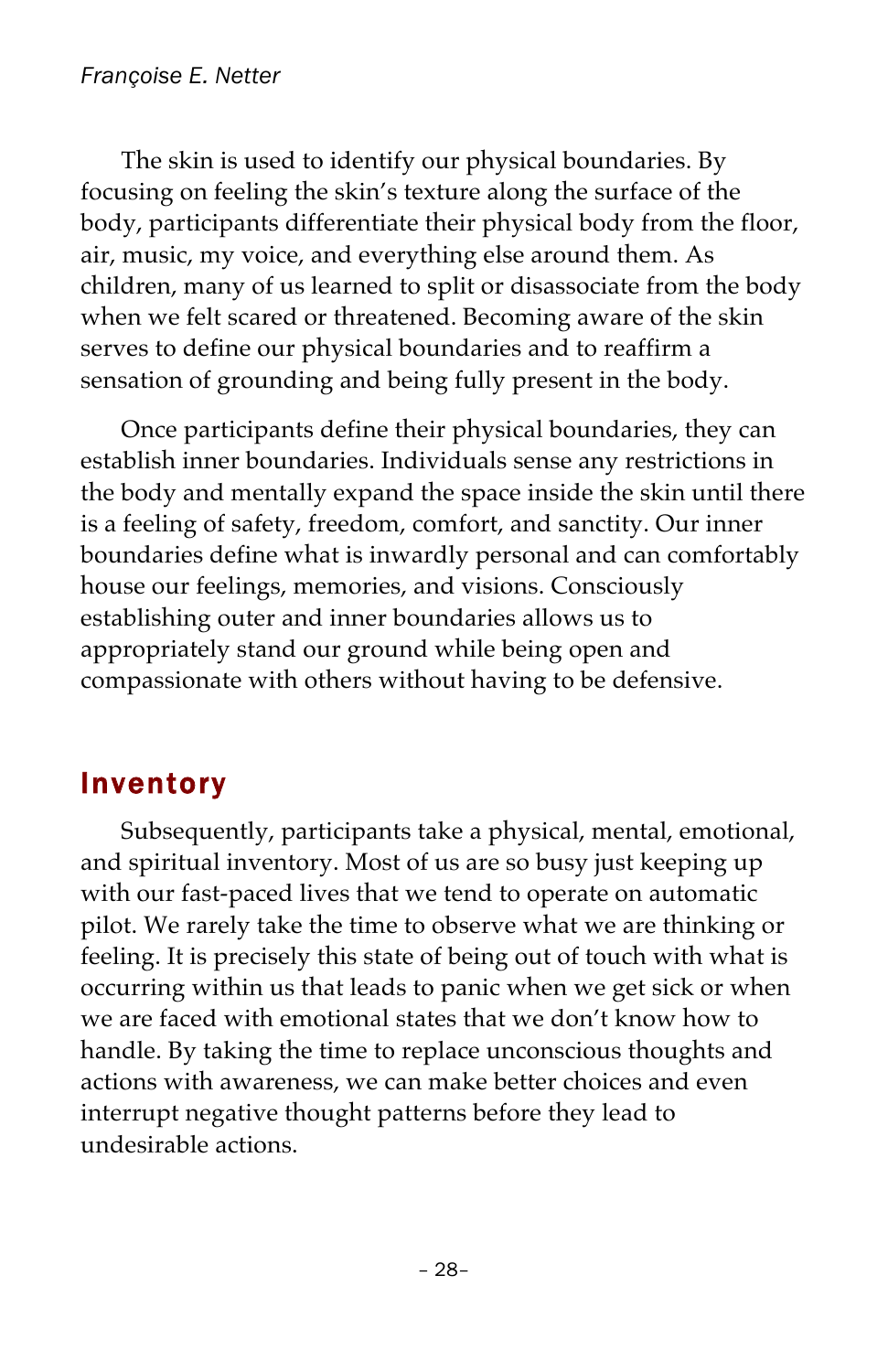#### Movement Vocabulary

#### **The Warm Up**

The next step is to begin moving the different parts of the body. We use the body as an instrument, and warming it up is as essential as doing scales on the piano. This stage is designed to encourage exploration, develop a movement vocabulary, and promote a sense of safety and comfort in the body. For many of us it is like learning a new language.

Yet, movement is the most natural thing we do. Babies move their tiny limbs effortlessly. They stretch and wiggle, and when they begin to crawl and eventually walk, we applaud every new movement. But most of us, as we enter adulthood, censor what once came naturally and spontaneously. We limit our movements to what is conventional. We walk, exercise, engage in sports, but how many of us walk backwards, sideways, or turning? When do we just explore walking, running, crawling, jumping, sliding, or skipping for the sheer joy of moving? How many of us, left to our own devices, would break out carving shapes in space the way many people start humming or speaking aloud?

As participants move each part of the body, they begin to really feel their bodies perhaps for the first time. They move torso, joints, limbs, and muscles, first in isolation and then in harmony, until they are synchronized like instruments in an orchestra. The rhythm of the breath accompanies the continuous flow of moving limbs, and then participants experiment with movements that pause, stop and begin again, called interrupted flow. We then add changing levels from lying on the floor (low level) to sitting and kneeling (middle level), and finally standing (high level). As we come to standing level, the feet, legs, and lower torso become the focal point. The feet are planted firmly against the floor like giant